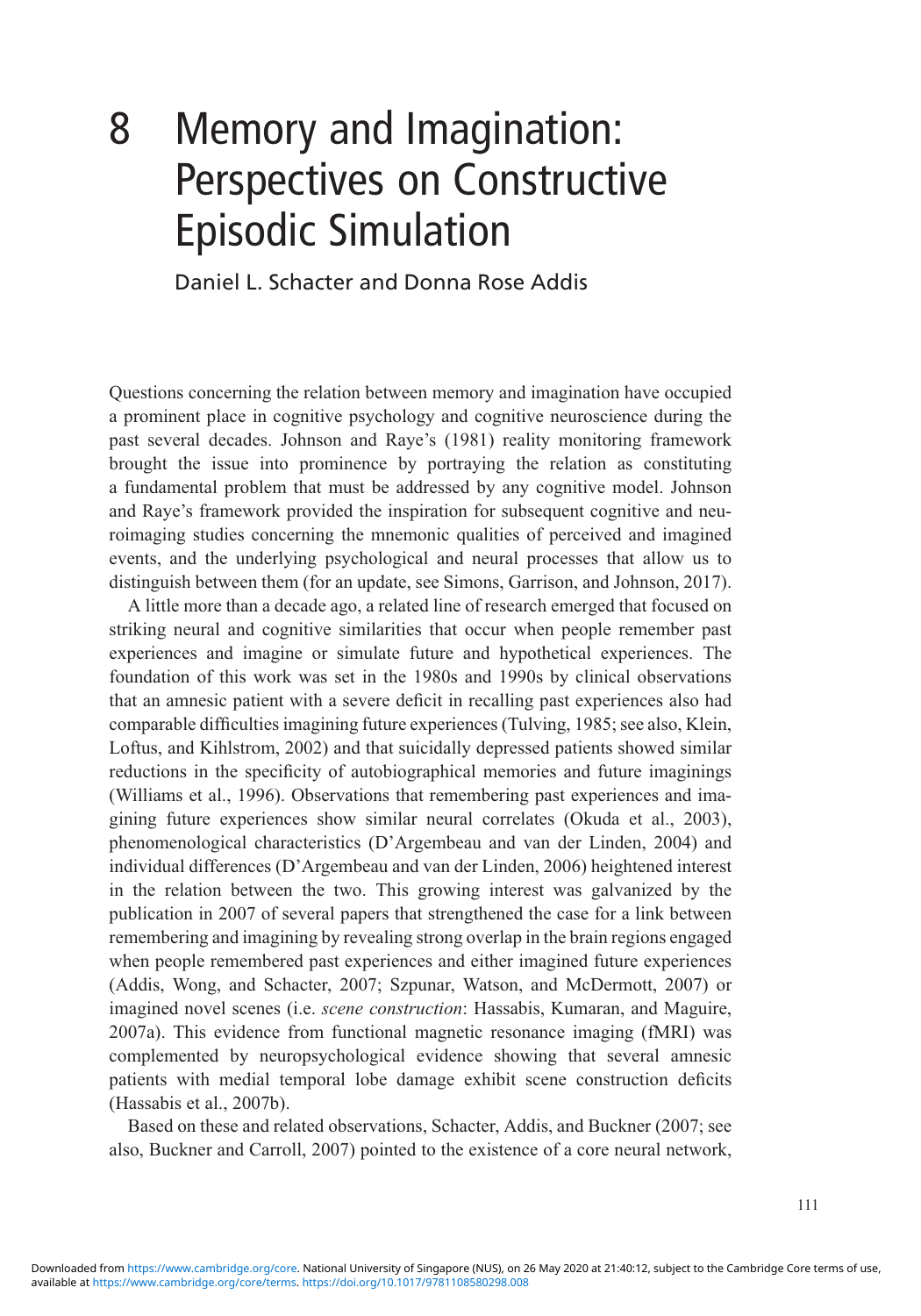comprised of medial temporal and frontal lobes, posterior cingulate and retrosplenial cortices, and lateral parietal and temporal areas, that supports both remembering and imagining – a network that overlaps substantially with the well-known default mode network (for review, see Buckner, Andrews-Hanna, and Schacter, 2008; Raichle, 2015). Other papers published in 2007 delineated theoretical implications of this emerging line of research for a variety of issues in psychology and neuroscience, including the nature of constructive memory (Schacter and Addis, 2007a, 2007b) and the evolution of mental time travel (Suddendorf and Corballis, 2007).

Since 2007, there has been a vast amount of research exploring the relation between memory on the one hand and imagination, simulation, and scene construction on the other. This rapidly growing literature has been thoroughly reviewed in a number of publications (e.g. Klein, 2013; Michaelian, 2016; Michaelian, Klein, and Szpunar, 2016; Mullally and Maguire, 2014; Schacter et al., 2012; Schacter, Benoit, and Szpunar, 2017; Szpunar, Spreng, and Schacter, 2014; Ward, 2016).

In the present chapter, we do not seek to provide yet another comprehensive review regarding the relation between memory and imagination. Instead, we provide a more focused theoretical discussion motivated by an idea that we initially advanced in 2007 that we refer to as the constructive episodic simulation hypothesis (Schacter and Addis, 2007a, 2007b). This hypothesis focuses on the important role of episodic memory (Tulving, 2002) in generating simulations of imagined future events, which we have referred to as *episodic simulation* (Schacter, Addis, and Buckner, 2008). As stated in our initial formulation of the constructive episodic simulation hypothesis, a key function of episodic memory is to support the construction of imagined future events by allowing the retrieval of information about past experiences and the flexible recombination of elements of past experiences into simulations of possible future scenarios. We suggested that remembering past events and simulating future events draw on similar kinds of information in episodic memory and rely on a number of shared processes, including the capacity for relational processing (i.e. linking together disparate bits of information; Cohen and Eichenbaum, 1993). We further argued that the flexible, constructive nature of episodic memory makes it well suited to supporting simulations of ways in which future experiences might play out: The future is rarely an exact repetition of the past, so it is important that information stored in memory can be accessed flexibly and recombined to form simulations of novel upcoming events that are informed by past experiences. However, we suggested that this same flexible, constructive character of episodic memory can produce memory errors that result from miscombining elements of past experiences or confusing imagined and actual events.

More than a decade has passed since we advanced the constructive episodic simulation hypothesis, and there is now a great deal more pertinent experimental work available. In this chapter, we discuss how the constructive episodic simulation hypothesis has fared during the past decade, and how we think about the hypothesis now compared with the original formulation in 2007. We believe that such discussion can help to bring out a number of key theoretical issues regarding the nature of the cognitive and neural mechanisms that underpin the relation between memory and imagination (for related discussions, see Addis, 2018; Schacter and Madore, 2016).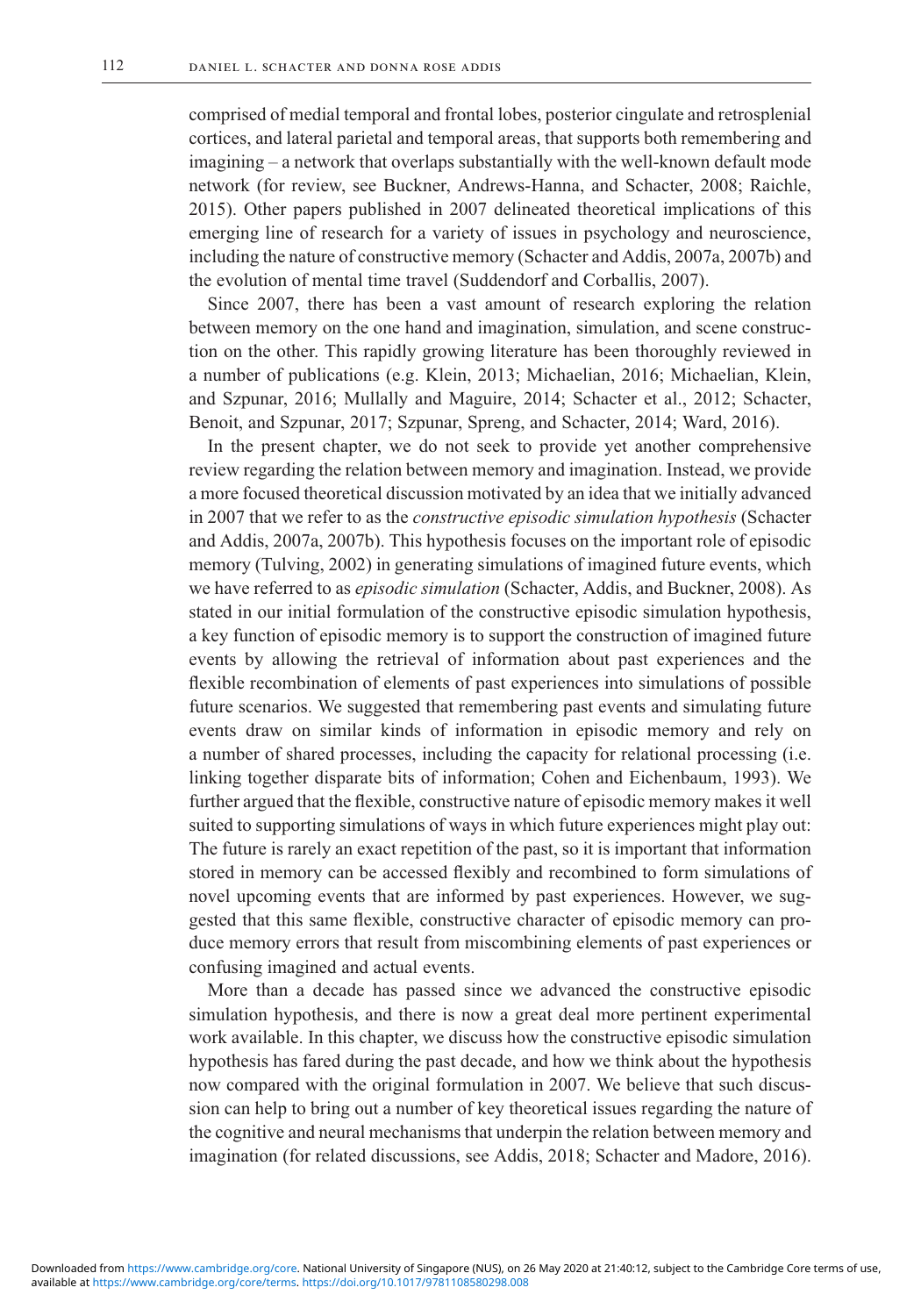The chapter consists of four main sections. First, we consider cognitive/behavioral studies that have tested the constructive episodic simulation hypothesis. Second, we discuss some of the cognitive neuroscience research on remembering and imagining published since 2007 that has informed our understanding of the neural underpinnings of the constructive episodic simulation hypothesis. Third, a key idea in our 2007 formulation was that the flexible recombination processes that are critical for constructing episodic simulations of imagined future events can also contribute to memory errors. No direct evidence on this point was available at the time, but over the past few years relevant evidence has emerged that we review here. Fourth, we clarify ways in which the conceptual focus of the constructive episodic simulation hypothesis has changed over the past decade.

## Assessing the Constructive Episodic Simulation Hypothesis: Cognitive/Behavioral Evidence

One line of cognitive/behavioral evidence that has generally supported the constructive episodic simulation hypothesis comes from studies showing that various patient populations characterized by episodic memory deficits show similar impairments when asked to imagine future or hypothetical events (for reviews, see Hallford et al., 2018; Schacter, Addis, and Buckner, 2008; Schacter et al., 2012; Ward, 2016). Similarly, individual, cultural, and gender differences in level of detail and specificity for remembered past events are paralleled in imagined future events (e.g. Cao et al., 2018; D'Argembeau and van der Linden, 2006; Palombo et al., 2013; Wang et al., 2011).

A related line of evidence comes from studies of normal aging. Addis, Wong, and Schacter (2008) presented young and older adults with a series of word cues, and instructed them to either remember a past experience or imagine a future experience related to the cue word in as much detail as possible. The resulting transcripts were scored using the Autobiographical Interview (AI) that had been previously developed by Levine et al. (2002). The AI distinguishes between two major kinds of details: internal or episodic, including who, what, where, and when information, and external, including semantic knowledge, related facts, commentary, or references to other events including general events. Replicating earlier work by Levine et al. (2002), Addis, Wong, and Schacter (2008) found that when remembering past experiences, older adults produced fewer internal and more external details than did young adults. Importantly, Addis, Wong, and Schacter (2008) also documented the same pattern for imagined future events. In a subsequent study, Addis et al. (2010) reported an identical pattern of results when using an experimental recombination procedure in which participants initially provide autobiographical memories, comprised of a person, place, and object, and the experimenter then recombines the three elements across memories to generate novel stimuli for imagination trials. In a later session, participants imagine a novel event involving the recombined person, place, and object elements, or remember some of the original episodes. Once again, older adults produced fewer internal and more external details for both remembered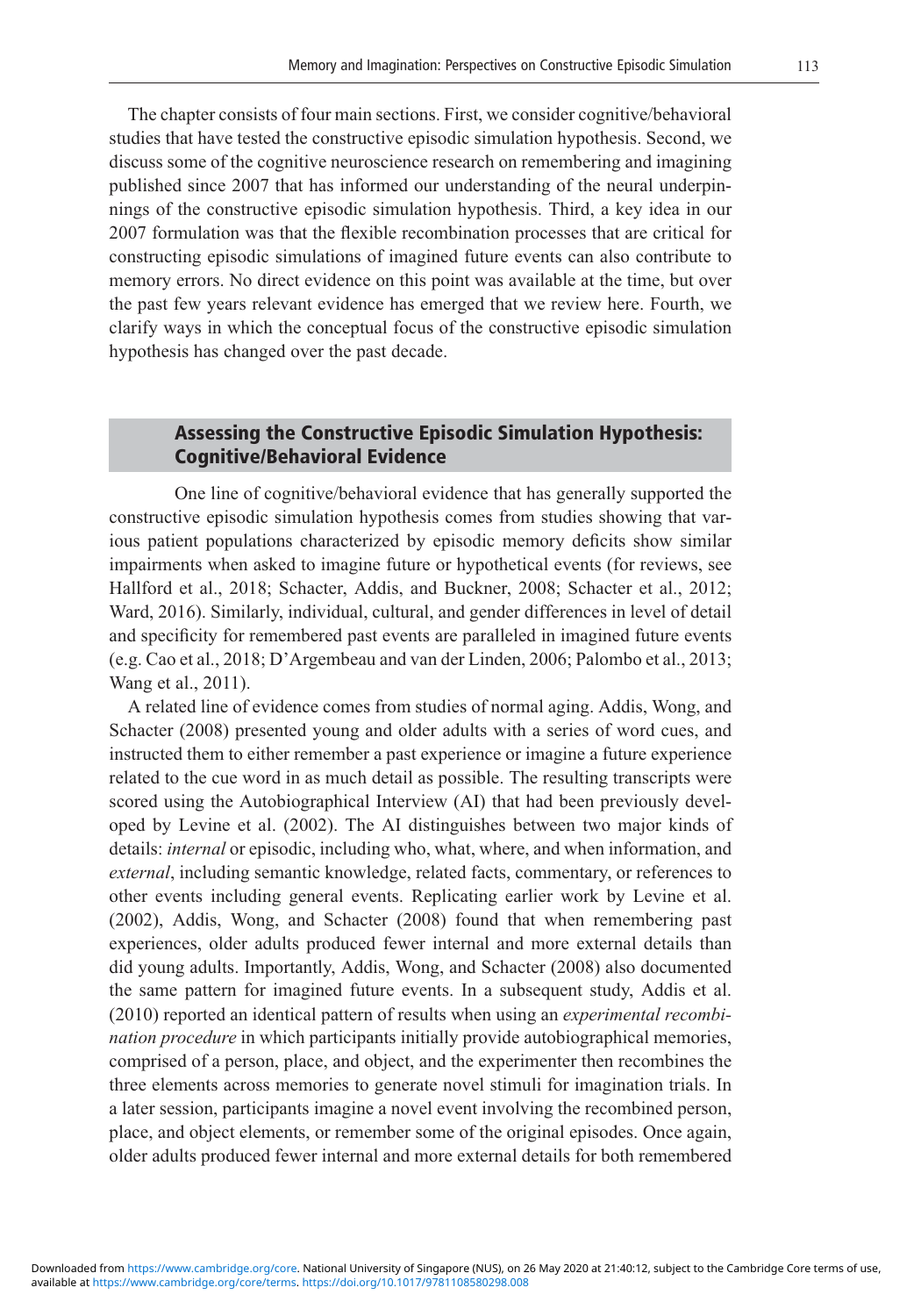and imagined events than did young adults, and were less able to integrate all three elements together into a coherent episode.

We initially interpreted the striking parallels between episodic memory and simulation in the Addis, Wong, and Schacter (2008) and Addis et al. (2010) studies as direct support for the constructive episodic simulation hypothesis, theorizing that age-related impairments in retrieving and/or recombining episodic details are responsible for the similar age-related reductions in internal details for remembered past and imagined future events. However, the results of a subsequent study by Gaesser et al. (2011) raised questions about this interpretation. Gaesser et al. (2011) provided pictures of complex scenes to young and older adults, and in conditions comparable to earlier studies instructed participants to generate either memories or imagined future events that were related to the cues. Extending previous results, Gaesser et al. (2011) found parallel age-related declines in internal details (and increases in external details) for both past and future events, pointing again toward an age-related decline in episodic retrieval as the common mechanism. Importantly, however, Gaesser et al. (2011) also included a third condition in which participants were asked to simply describe each picture cue in as much detail as possible (internal details for this task were defined as details present in the depicted scene; external details were defined in the same way as on the memory and imagination tasks). If age-related episodic retrieval impairments are entirely responsible for the reduced internal details by older adults in memory and imagination, then no such reduction should be observed for picture description, because the task should not involve any episodic retrieval. However, Gaesser et al. (2011) observed the same pattern of reduced internal details and increased external details on the picture description task as in the memory and imagination tasks.

Because episodic memory should not impact the picture description task, these results challenged our interpretation of parallel age-related declines in memory and imagination as support for the constructive episodic simulation hypothesis. The results suggested instead that non-episodic factors that are common to the memory, imagination, and description tasks may be primarily responsible for the similar effects of aging on the three tasks. These non-episodic factors could include agerelated differences in narrative style or increased off-topic speech in older adults (for further discussion, see Abram et al., 2014; Schacter, Gaesser, and Addis, 2013) that would produce decreased internal and increased external details among older adults on memory, imagination, and description tasks. Moreover, these observations raised the possibility that the aforementioned similarities between remembering and imagining documented in other studies might be produced partly or entirely by nonepisodic rather than episodic influences.

## Distinguishing Between Episodic and Non-Episodic Influences: Episodic Specificity Induction

The foregoing considerations highlight the critical need to distinguish between episodic and non-episodic influences in order to properly evaluate the constructive episodic simulation hypothesis. Madore, Gaesser, and Schacter (2014) attempted to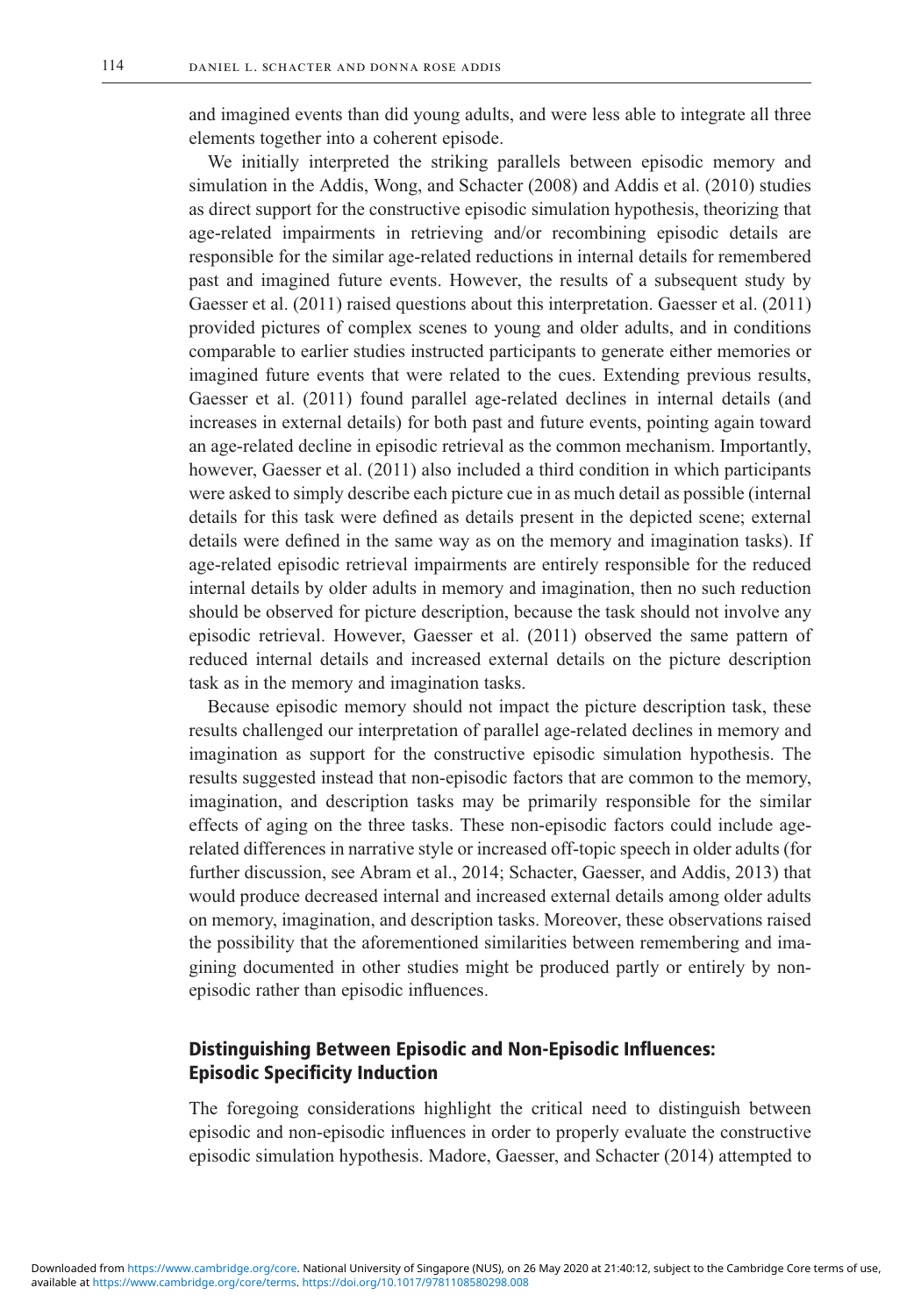do so by giving participants brief training in recalling episodic details of a recent experience – an episodic specificity induction (ESI) – and examining the downstream effects of such training on subsequent tasks. The ESI is adapted from the Cognitive Interview, which was initially developed as a forensic protocol for increasing retrieval of episodic details of a recent experience from eyewitnesses (Fisher and Geiselman, 1992). The logic of this approach holds that an ESI should increase performance on a subsequent cognitive task only if that task relies on episodic retrieval processes. According to the constructive episodic simulation hypothesis, both remembering past experiences and imagining future experiences in response to picture cues recruit episodic retrieval, and thus should be impacted by a prior ESI, but describing a picture does not involve any episodic retrieval and thus should not be influenced by a prior ESI.

In the study by Madore, Gaesser, and Schacter (2014), participants viewed a brief video of people performing various tasks in a kitchen, and then either received an ESI that directed them to recall the video in as much detail as possible, or a control induction in which they provided their general impressions of the video. Consistent with predictions, Madore, Gaesser, and Schacter (2014) found that following ESI compared with the control induction, both young and old adults produced more internal details during memory and imagination tasks. By contrast, the ESI had no effect on the number of external details on these tasks, or on the number of internal or external details that participants produced on a picture description task (this pattern of results was replicated in a subsequent experiment using a more neutral control induction in which participants simply completed math problems instead of the general impressions control). Madore and Schacter (2016) replicated and extended these results in a young adult sample using words instead of pictures as cues for memory and imagination.

These experiments demonstrate that an episodic retrieval process that is common to remembering past experiences and simulating future experiences can be dissociated from semantic retrieval and narrative description, and therefore supports the constructive episodic simulation hypothesis. More recent studies have extended this approach to other aspects of future simulations, and to related domains in which there are reasons to suppose that episodic retrieval and simulation play an important role in task performance. For example, in studies of social problem-solving, participants perform a means-end problem-solving task (MEPS; Platt and Spivack, 1975) in which they are given hypothetical social problems, such as difficulties with friends or handling a situation at work, and attempt to generate means or steps that can solve the problem. Several studies have reported that MEPS performance is positively correlated with the specificity and detail of autobiographical memories in depressed and anxious patients (e.g. Raes et al., 2005) as well as in older adults (Sheldon, McAndrews, and Moscovitch, 2011), suggesting that MEPS performance draws on episodic retrieval and simulation abilities. Consistent with this idea, Madore and Schacter (2014) reported that ESI boosts MEPS performance in young and older adults: Both groups generated more steps that were deemed relevant to solving a social problem, but not more irrelevant steps, after ESI vs. an impressions control induction. Jing, Madore, and Schacter (2016) extended these findings to the domain of personally worrisome future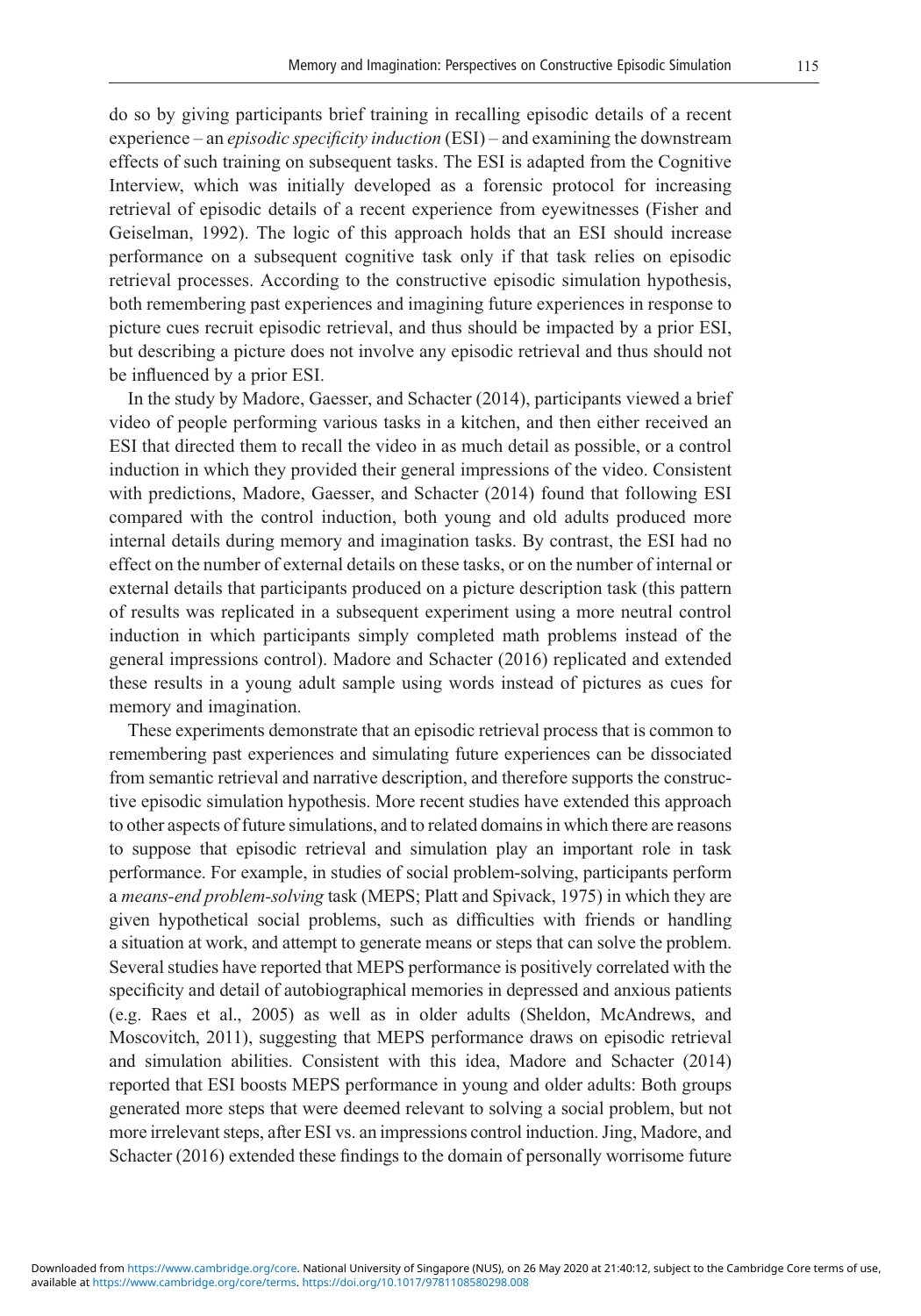experiences, and found that ESI also boosted the number of alternative positive outcomes that participants imagined regarding standardized or personal negative future events. McFarland et al. (2017) recently documented similar ESI effects on MEPS, remembering, and imagining in a sample of depressed adults.

A parallel line of research has used ESI to reveal that episodic retrieval contributes to aspects of divergent creative thinking, a form of simulation that is analogous in some respects to imagining future events (Roberts and Addis, 2018). Based on several kinds of evidence suggesting the possibility of such a link (for review, see Beaty et al., 2016), Madore, Addis, and Schacter (2015) administered ESI and control inductions (either impressions or math problems) prior to performance of a standard test of divergent thinking that requires generating novel but appropriate uses of common objects (Alternate Uses Task or AUT), or an object association task (OAT) that requires generation of object characteristics related to a cue object, but places little demand on divergent thinking. Madore, Addis, and Schacter (2015) found that ESI (vs. a control induction) boosted measures of generative output on the AUT (e.g. measures of novel and appropriate object uses such as fluency and flexibility) while having no effect on OAT performance. We replicated this effect in a second experiment that also revealed that ESI had no detectable impact on a measure of convergent thinking, and later extended the main findings to a different divergent thinking task and to an older adult population (Madore, Jing, and Schacter, 2016). The novel uses generated on the AUT following ESI were not rated as any more original than those generated after a control induction; there were simply more novel uses of approximately equal originality generated after an ESI than a control induction.

In summary, studies of autobiographical remembering, future imagining, social problem-solving, and divergent thinking using ESI have established a role for episodic retrieval in these tasks, which all involve some type of mental simulation. ESI allows the influence of episodic retrieval to be distinguished from other, nonepisodic influences that may be operating in parallel with episodic retrieval on these tasks, and critically, the results of the ESI studies have provided support for the constructive episodic simulation hypothesis.

#### Additional Cognitive/Behavioral Tests

While the evidence we have considered so far has focused on the *processes* shared by memory and imagination, the constructive episodic simulation hypothesis also makes claims about shared content, namely, that imagined events are constructed, at least in part, by recombining elements of specific past personal experiences. Several cognitive/ behavioral studies have reported evidence that is generally consistent with this claim by showing that, for example, phenomenological features of remembered and imagined events are affected similarly by such variables as temporal distance from the present (D'Argembeau and van der Linden, 2004) and contextual familiarity (Szpunar and McDermott, 2008). Further evidence along these lines comes from a study that examined perspective or vantage point for remembered past and imagined future events (i.e. firstvs. third-person perspective; McDermott et al., 2016). Both remembered past and imagined future events were experienced predominantly from a first-person perspective.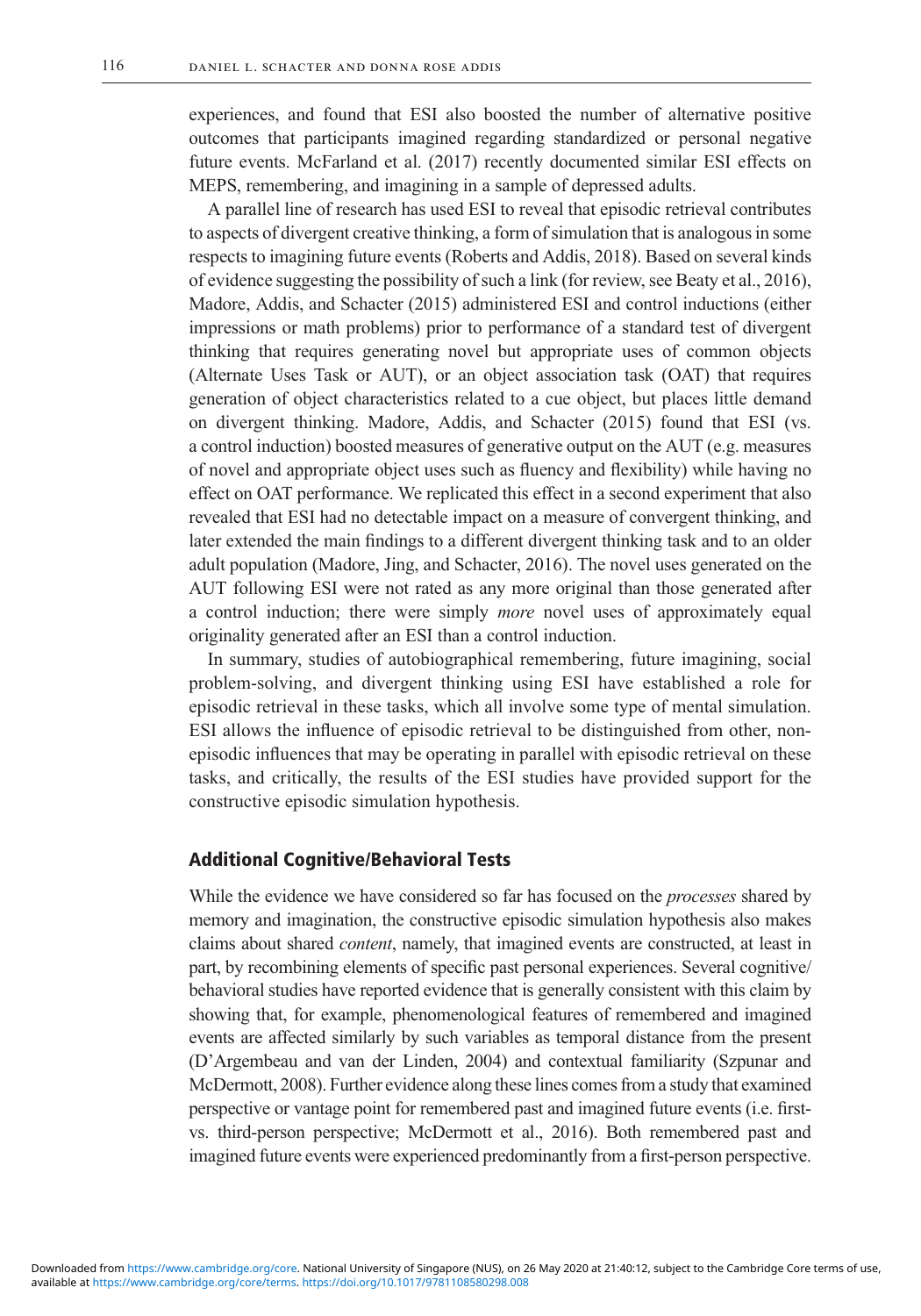Perhaps most strikingly, McDermott et al. (2016) examined the spatial distribution of third-person perspectives adopted (e.g. "seeing" one's self from behind, in front, above, below, etc.), and found that they were nearly indistinguishable during episodic memories and future thoughts, a finding that the authors noted fits well with the constructive episodic simulation hypothesis.

More recently, Thakral, Madore, and Schacter (2019) attempted to provide a strong test of the claim that simulated future events rely on the recombined contents of past episodes by assessing whether content-specific episodic information, such as people or locations from particular past episodes, is retrieved and used when people simulate an imagined future experience. Participants initially recalled past episodes that each contained two critical episodic details: a location and person, and then imagined future episodes using pairs of person and location details that were recombined from different memories. Participants rated the vividness with which they experienced each location and person in both remembered and imagined events. To examine whether the content associated with individual episodic details is shared across remembered and imagined events, Thakral et al. (2019) examined whether vividness ratings for person and location details given during the memory task could be used to predict the vividness ratings assigned to the two kinds of event details during the simulation task. If imagined future events are based upon the recombined contents of particular episodic memories, as maintained by the constructive episodic simulation hypothesis, then vividness of individual imagined details should covary with the vividness of those same details in the episodic memories from which they were drawn. This is exactly what was found. To address the possibility that details used to construct a novel episode are based on general knowledge of, or familiarity with, the person or location rather than specific episodic information, participants also rated their knowledge of/familiarity with each person or location in everyday life, ranging from not very familiar to very familiar (on a scale of 1 to 5). Critically, even when the level of familiarity was accounted for, a significant relationship between vividness of remembered and imagined person details and place details remained.

Of course, not all cognitive/behavioral evidence reveals similarities between remembered past and imagined future experiences; numerous differences have been documented (see Schacter et al., 2012). Importantly, our initial formulation of the constructive episodic simulation hypothesis attributed some of these differences to "the more intensive constructive processes required by imagining future events relative to retrieving past events" (Schacter and Addis, 2007b: 782). We will elaborate on this point in the next section when we turn our attention to neural evidence that bears on the constructive episodic simulation hypothesis.

## Assessing the Constructive Episodic Simulation Hypothesis: Neural Evidence

#### Neuroimaging of the Core Network

Neuroimaging has provided compelling support for the constructive episodic simulation hypothesis by demonstrating extensive overlap between patterns of activity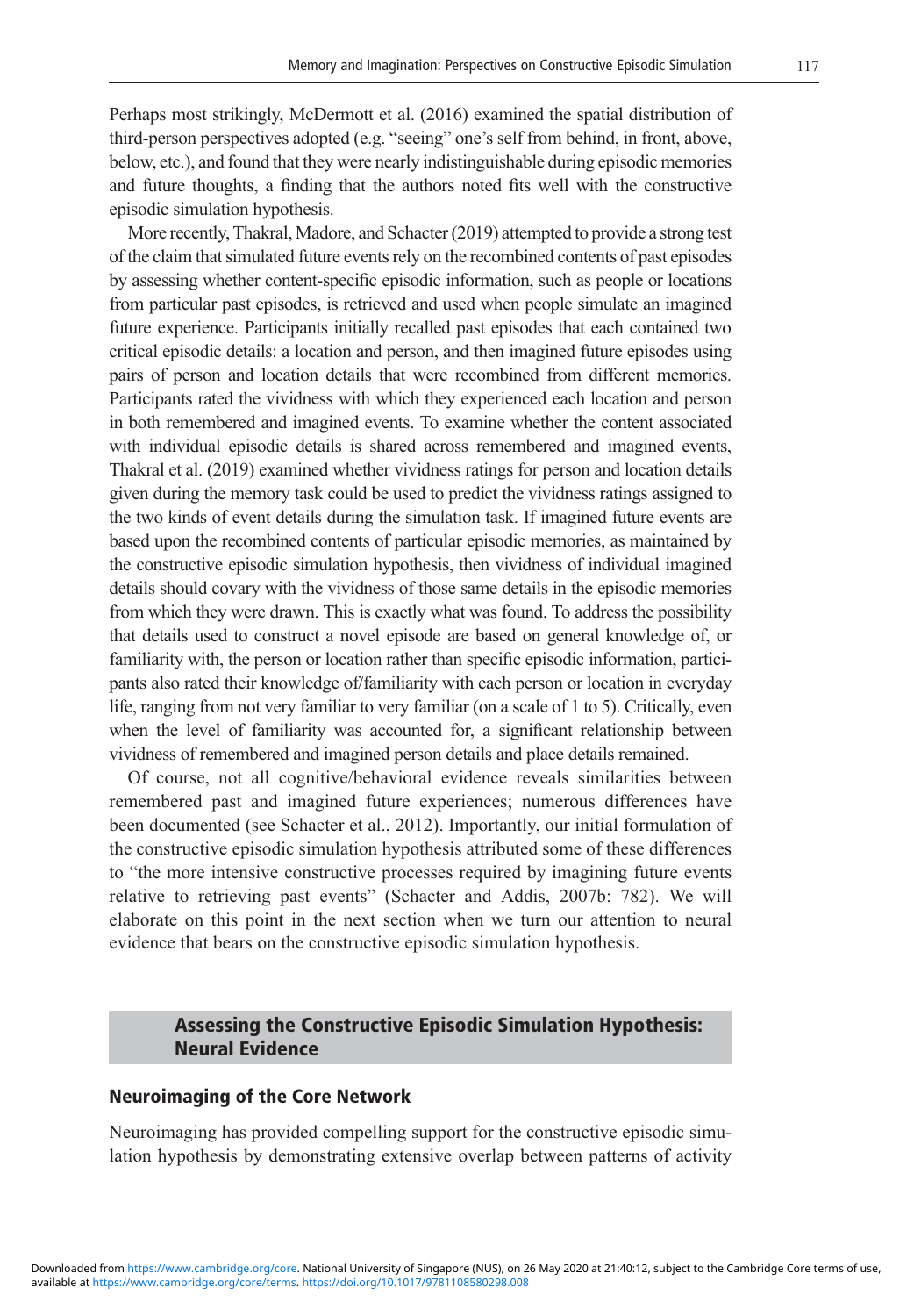associated with memory and simulation (Addis, Wong, and Schacter, 2007; Okuda et al., 2003; Szpunar, Watson, and MacDermott, 2007; Thakral, Benoit, and Schacter, 2017b). For example, Addis, Wong, and Schacter (2007) had participants remember past or imagine future events in response to word cues, press a button when the event was in mind, and elaborate for the remainder of the twenty-second trial. This construction-elaboration paradigm enabled separation of activity associated with the initial generation of events from the subsequent fleshing out of the event representation, revealing maximal neural overlap during the elaboration phase. Subsequent studies have also reported overlap of memory-related brain activity with activity during other forms of simulation, including imagining hypothetical scenes (Axelrod, Resse, and Bar, 2017; Hassabis, Kumaran, and Maguire, 2007a), past events that never occurred (Addis et al., 2009) and counterfactual events (De Brigard et al., 2013). Importantly, the common activity associated with memory and simulation cannot be explained as an artifact of a simulation task that allows participants to simply recast a remembered past event as occurring again in the future. Specifically, Addis et al. (2009) experimentally recombined key details (people, places, objects) to be included in imagined events and still observed considerable neural overlap with remembered events. A recent meta-analysis of twelve studies (Benoit and Schacter, 2015) localized overlapping activity primarily within the default mode network, including regions such as medial prefrontal cortex, lateral temporal and parietal cortices, posterior cingulate and retrosplenial cortices, and the medial temporal lobes (including the hippocampus). These results provide strong support for the designation of this set of regions as the core network mediating both memory and simulation, reflecting recruitment of a fundamental constructive process both when remembering and imagining (Hassabis, Kumaran, and Maguire, 2007a; Hassabis et al., 2007b; Schacter, Addis, and Buckner, 2007). Note that despite their extensive overlap, the default mode network is broader than the core network; it contains some cortical regions (e.g. parts of the superior frontal gyri) that are not part of the core network (see Benoit and Schacter, 2015).

Neuroimaging has also revealed differences between memory and simulation. Specifically, relative to remembering past events, imagining future events is associated with greater activity in a number of core network regions; of particular interest is differential simulation-related activity in the hippocampus, initially observed by Addis, Wong, and Schacter (2007) during event construction, and evident in a metaanalysis of eleven studies (Benoit and Schacter, 2015). We have investigated potential explanations for increased hippocampal activity during simulation (for detailed discussion and a multicomponent model, see Addis and Schacter, 2012; for a metaanalysis, see Viard et al., 2012; and for recent related evidence, see Thakral, Benoit, and Schacter, 2017a). In part this activity is related to the successful encoding of simulated events (Martin et al., 2011; Thakral, Benoit, and Schacter, 2017a), but the balance of evidence suggests that it largely reflects the construction of novel simulations (e.g. Addis and Schacter, 2008; Campbell et al., 2018; Gaesser et al., 2013; van Mulukom et al., 2013; for discussion, see Schacter, Addis, and Szpunar, 2017; Sheldon and Levine, 2016). Findings of higher activity during memory relative to simulation are less commonly reported (e.g. Gilmore, Nelson, and McDermott, 2016), but have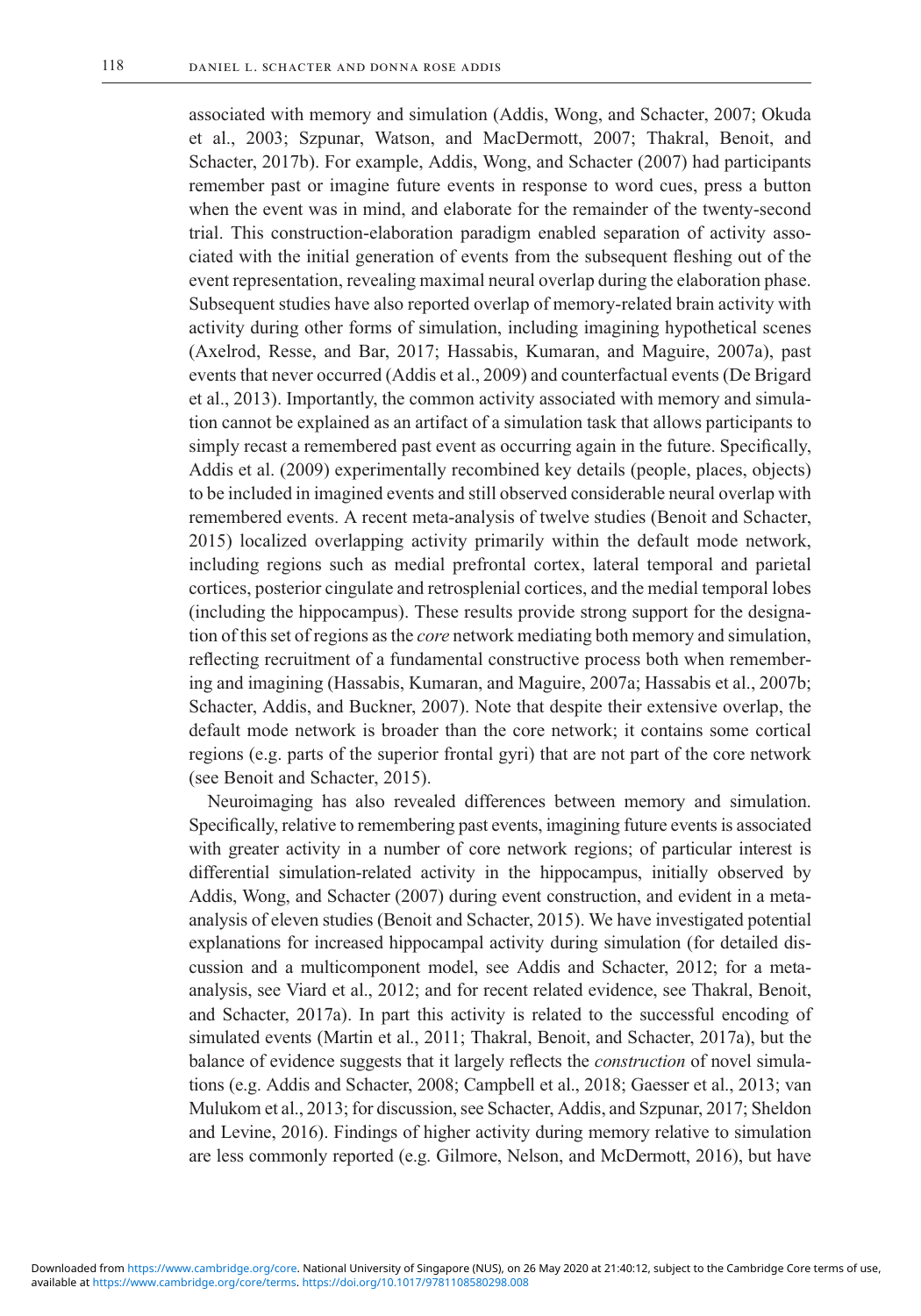been observed in the hippocampus when the imagined events, having been "presimulated" earlier, are retrieved rather than constructed during scanning (see Addis et al., 2011, for discussion).

Despite the consistency of the neuroimaging evidence, the nature of the fundamental constructive process that underpins memory and simulation remains a topic of debate (cf. Palombo et al., 2018; Roberts, Schacter, and Addis, 2018). The scene construction theory (Hassabis, Kumaran, and Maguire, 2007a; Hassabis et al., 2007b; Mullally and Maguire, 2014) posits that the hippocampus is commonly engaged by the construction of a scene that forms the basis of both remembered and imagined events. Indeed, any realistic event representation is highly likely to be played out within a scene (Robin, Wynn, and Moscovitch, 2016) given that space is intrinsic to our experience of reality. However, scene construction theory does not adequately explain differences between memory and imagination, including why the hippocampus is more intensively engaged during imagination. In contrast, the constructive episodic simulation hypothesis emphasizes the centrality of relational processing (Cohen and Eichenbaum, 1993) common to both memory and simulation, while also outlining the ways in which relational processing is more intensive during imagination. Specifically, while the reconstruction of an episodic memory requires the reactivation and reintegration of existing relations between details, the construction of a novel imagined event necessitates the *formation of novel relations* by recombining and integrating details retrieved from disparate episodic memories into a coherent event representation (Addis and Schacter, 2012; Schacter and Addis, 2007b). This perspective is not mutually exclusive with scene construction theory; the (re)constructed relations include spatial relations comprising scenes. Importantly, however, we go beyond spatial context to include the other perceptual and conceptual components comprising these often multifaceted and dynamic event representations (e.g. objects, people, actions, time, and emotions). As such, the constructive episodic simulation hypothesis offers a more general theory of memory and simulation that also addresses core network activity beyond the hippocampus (see also Addis, 2018).

Recruitment of extra-hippocampal aspects of the core network reflect recruitment of other processes involved in both memory and imagination, such as attention to and maintenance of event representations (inferior lateral parietal cortex; e.g. Cabeza, Ciaramelli, and Moscovitch, 2012; Thakral, Benoit, and Schacter, 2017b) and mental imagery (precuneus; e.g. Cavanna and Trimble, 2006). Moreover, regions within and beyond the core network mediate particular types of content that typically comprise event representations (Addis, 2018), including contextual information (parahippocampal gyrus, retrosplenial cortex; Bar and Aminoff, 2003), as well as lower-level perceptual content (e.g. visual network; Binder et al., 2009). There is behavioral evidence to suggest that remembered events tend to be more vivid than imagined events (e.g. D'Argembeau and van der Linden, 2004) and in line with these observations, Addis et al. (2009) found that relative to imagined events, remembered events were associated with greater activity in visual cortices. Therefore, the degree to which these different processes and types of content contribute differentially to memory and imagination will influence the spatial distribution of activity across the core network and related networks (Addis, 2018).

Downloaded from [https://www.cambridge.org/core.](https://www.cambridge.org/core) National University of Singapore (NUS), on 26 May 2020 at 21:40:12, subject to the Cambridge Core terms of use,

available at <https://www.cambridge.org/core/terms>.<https://doi.org/10.1017/9781108580298.008>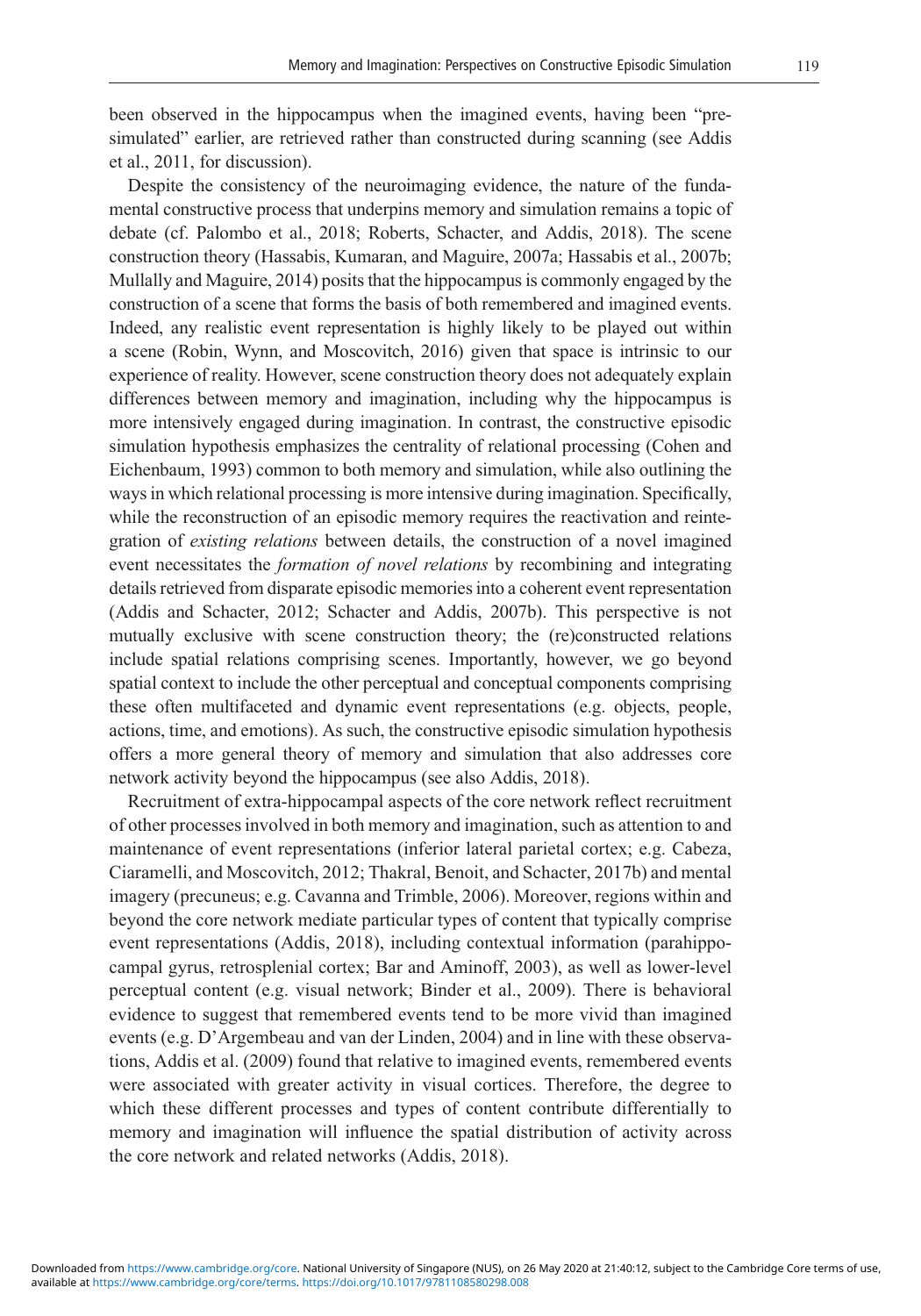Although the focus of the constructive episodic simulation hypothesis has been on the role of episodic memory in the imagining of hypothetical events, it is also important to consider semantic memory processes. Indeed, Schacter and Addis (2007b) suggest that anterior temporal activity evident during both remembering and imagining likely reflects the personal semantic content (e.g. knowledge of familiar people, common activities) inherent to autobiographical event representations. Subsequent findings from patient and neuroimaging studies have indicated that, relative to remembering, simulating novel events may be more reliant on semantic processes. Specifically, semantic dementia patients who are able to retrieve episodic memories in similar detail as healthy controls, and can recast past events into the future, are nevertheless unable to simulate novel future events (Irish et al., 2012). This differential impairment suggests that a schematic framework may be a critical component of an imagined event; once generated, the framework can be fleshed out with relevant episodic and semantic content. Consistent with this idea, neuroimaging studies have reported differential activity for imagining relative to remembering in regions mediating schematic and semantic knowledge (medial prefrontal and lateral temporal cortices, respectively; e.g. Addis, Wong, and Schacter, 2007; Addis et al., 2009; Okuda et al., 2003; see also, Abraham, Schubotz, and von Carmon, 2008). It is likely that the degree to which a schematic framework is required during imagination exists along a continuum, with recasting a past event into the future at one end and imagining novel – and even implausible – events at the other (Addis, 2018; Szpunar, Spreng, and Schacter, 2014). Indeed, semantic information is particularly important when imagining events that fall outside of one's own experience. In a recent fMRI study (Roberts et al., 2017), we had participants imagine events involving a set of congruent details (e.g. "Mum," "living room," "handbag") or incongruent details (e.g. "Dad," "conference poster," "gym"). When constructing a simulation was more challenging, as in the incongruent condition, the anterolateral prefrontal cortex was differentially recruited, likely reflecting an increased reliance on semantic processes such as conceptual expansion to support the construction of a plausible event framework from disparate details.

#### Manipulating episodic retrieval

Although the foregoing evidence is broadly consistent with the constructive episodic simulation hypothesis, because of its correlational nature, interpretive caution is required. We have recently taken two new approaches in an attempt to provide stronger evidence bearing on the neural substrates of constructive episodic simulation. First, we have attempted to manipulate the involvement of episodic retrieval during fMRI scanning by using the aforementioned ESI procedure. Madore et al. (2016) scanned participants after an ESI or control induction while they imagined a future event that could happen to them within the next few years in response to a verbal object cue. We used the construction-elaboration paradigm (Addis, Wong, and Schacter, 2007), in which participants press a button to indicate when they have constructed an imagined event, and then elaborate the details of that event for the remainder of the twenty-second trial. Participants also performed an object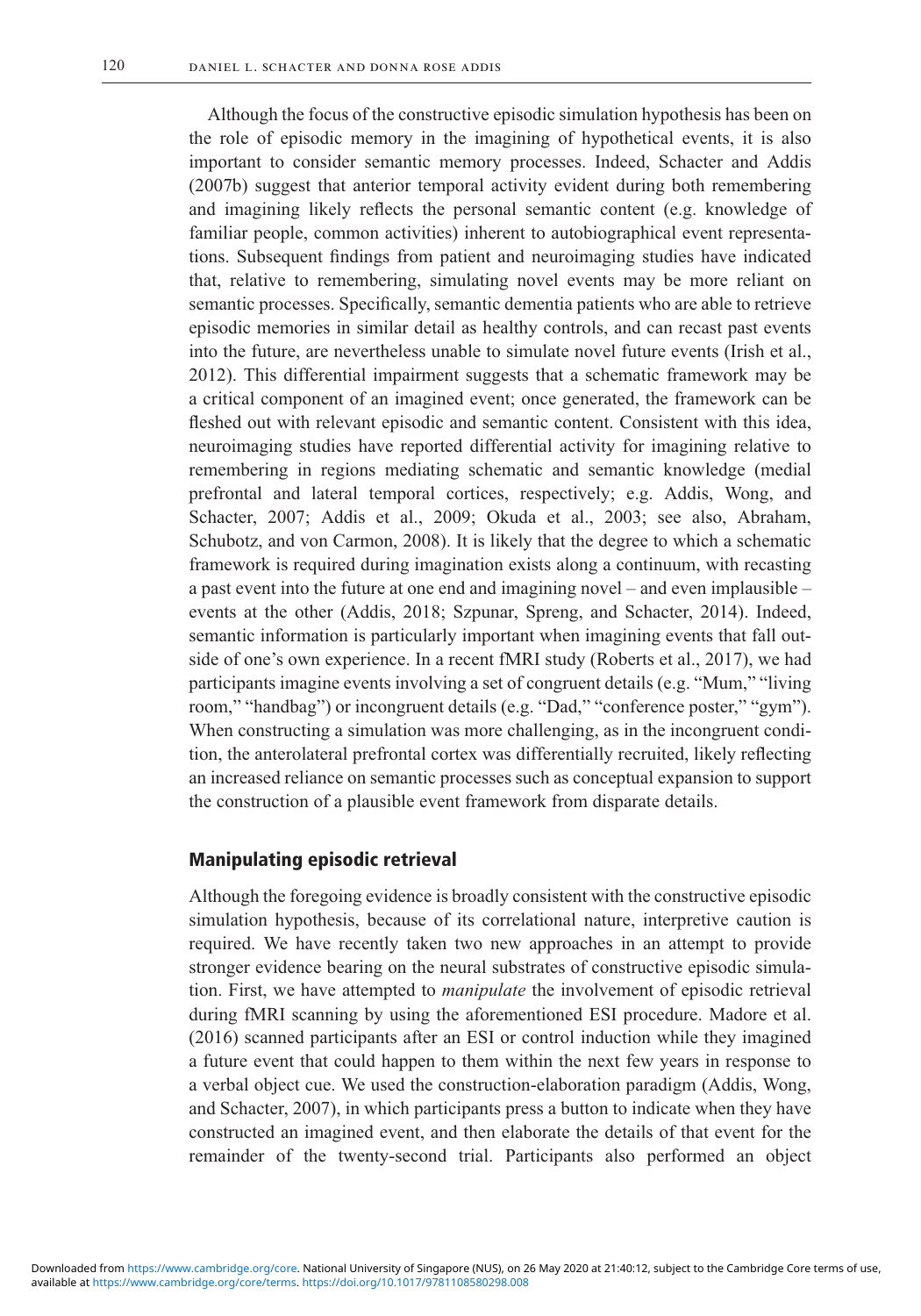comparison control task in which they generated two objects that were related to each object cue and put them together in a size sentence (e.g. "X is larger than Y is larger than Z"). Similar to the future imagining task, participants were told to press a button once they had constructed the size sentence, and to then elaborate on a semantic definition of each object for the remainder of the trial.

Results revealed increased activity throughout the core network during the future imagining task compared with the object comparison task following both ESI and the control induction, thus replicating and extending earlier results. Critically, following ESI compared with the control induction, there was significantly increased activity in core network regions previously linked with retrieval of episodic detail, notably left hippocampus and right inferior parietal lobule/angular gyrus. Resting-state connectivity analyses using these hippocampal and inferior parietal lobule areas as seed regions revealed significantly stronger coupling with other core network regions after ESI compared with the control induction. Because the involvement of episodic retrieval was experimentally manipulated via ESI, these findings provide strong evidence for a role of episodic retrieval processes in future imagining, in line with the constructive episodic simulation hypothesis.

Madore et al. (2019) took a similar approach to investigating the contribution of episodic retrieval to divergent creative thinking: after receiving ESI or a control induction, participants were scanned while they completed either the AUT task described earlier, which draws on divergent thinking, or the OAT control task, which makes little demand on divergent thinking. Similar to the previous results, ESI produced increased hippocampal activity during the AUT vs. the OAT. Moreover, a multivariate ICA (independent components analysis) revealed that following ESI there was stronger connectivity during the AUT between the core network and a frontoparietal brain network previously linked to cognitive control, and this increased coupling extended to a subsequent resting-state scan. The increased connectivity between core and frontoparietal control networks following ESI is notable because coupling between these two networks has been linked to creative cognition in previous research (see Beaty et al., 2016).

Another approach that goes beyond purely correlational evidence to assess the constructive episodic simulation hypothesis entails using transcranial magnetic stimulation (TMS) to manipulate the activity of a region thought to be critical for both episodic memory and simulation by temporarily disrupting it. Thakral, Madore, and Schacter (2017) examined the effects of applying inhibitory TMS to the left angular gyrus, a key node of the core network associated with retrieval of episodic detail, on subsequent tasks in which word cues were presented and participants (a) remembered a past experience, (b) imagined a future experience, or (c) generated semantic associates. Compared with a condition in which TMS had been applied to a control region not thought to be important for retrieving episodic details (the vertex), TMS to the left angular gyrus produced a selective reduction in internal/episodic details during remembering and imagining, while having the opposite effect on external details and no effect on generating semantic associates. Again, the results provide empirical support for the constructive episodic simulation hypothesis by showing selective and similar effects of TMS to the left angular gyrus on episodic memory and simulation.

available at <https://www.cambridge.org/core/terms>.<https://doi.org/10.1017/9781108580298.008>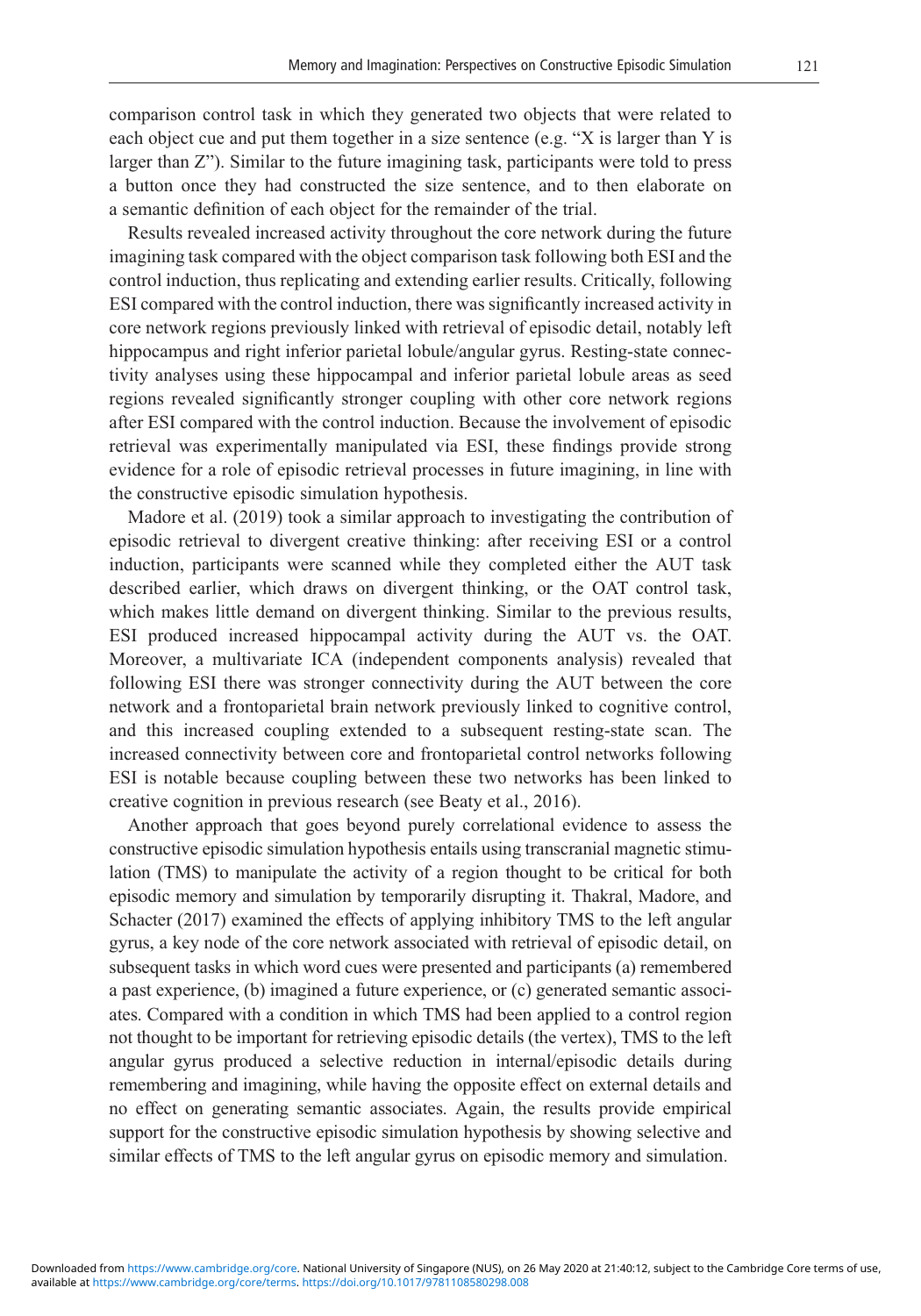#### Constructive Episodic Simulation and Memory Errors

A key theme in our initial articulation of the constructive episodic simulation hypothesis (Schacter and Addis, 2007a, 2007b) was that the same flexible retrieval and recombination processes that render episodic memory useful for simulating future events could also make the system prone to error (for related ideas, see Dudai and Carruthers, 2005; Suddendorf and Corballis, 2007). Only recently, however, has directly relevant experimental evidence appeared.

One line of evidence comes from Devitt et al. (2016), who adapted the experimental recombination procedure described earlier. Participants initially generated person-place-object autobiographical memories, and the experimenter then recombined elements of the episodes: either partial recombinations (one element of a memory changed) or full recombinations (two elements changed). In a second session, participants imagined the recombined items as events that might have occurred in the past. Finally, in a third session, participants judged whether recombined detail sets and "real" detail sets (i.e. original person-place-object combinations) belonged to a real event, an imagined event, or was a novel recombination they had not seen previously. In two experiments, Devitt et al. (2016) found that imagining partial or full recombination modestly but significantly boosted the number of "real" judgments assigned to recombined events. These autobiographical memory conjunction errors were more frequent for partial than full recombinations, likely reflecting greater similarity of imagined past events to an actual event for the partial recombinations.

More recently, Carpenter and Schacter (2017) linked flexible recombination with memory errors that result from mistakenly combining elements of distinct but related episodes. They attempted to isolate the influence of flexible recombination processes on memory errors by adapting an associative inference paradigm (e.g. Zeithamova and Preston, 2010). In this paradigm, participants are required to combine information from separate episodes involving people, objects, and contextual settings in order to make associative inferences about individuals who are linked to one another because each is paired with the same object in distinct settings (i.e. scenes depicting the individual, object, and a background setting or context). Carpenter and Schacter (2017) found that participants are more susceptible to making memory errors that are attributable to mistakenly combining contextual details from related episodes when they made correct inferences about the relations between the people in these episodes (i.e. judged correctly that the individuals were linked by a common object) than when they made *incorrect* inferences. Of key theoretical importance, this increase in memory errors for correct inferences occurred only when contextual details were probed *after* an associative inference test that engaged flexible recombination processes; there was no difference in memory errors for correct vs. incorrect inferences when memory for contextual details was probed before the associative inference test (i.e. before flexible recombination processes were engaged). Carpenter and Schacter (2018) extended this phenomenon to the domain of value memory and reward processing in a paradigm in which individuals who were designated high, low, or no value were linked to one another via a common object. Participants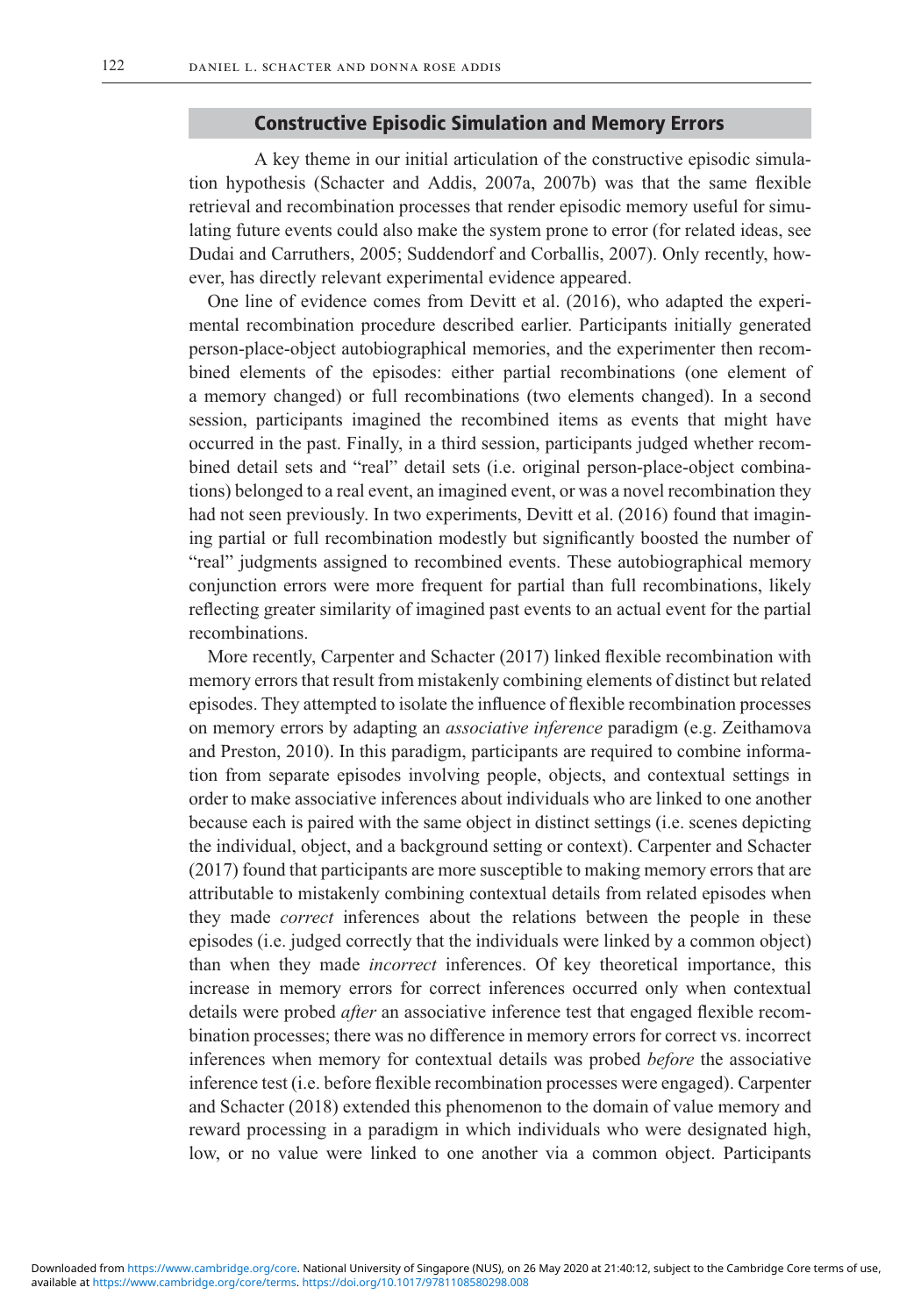mistakenly attributed high value to a low- or no-value individual more often when they made correct vs. incorrect inferences about the relation between these individuals (i.e. judged correctly that the individuals were linked by a common object). Critically, however, once again this increase in memory errors was observed only when memory for value details was probed after the associative inference test that engaged flexible recombination processes.

Carpenter and Schacter's (2017, 2018) data provide clear evidence linking flexible recombination and memory errors, in line with the constructive episodic simulation hypothesis. However, Carpenter and Schacter's paradigm did not involve any future thinking. The same can be said of Devitt et al.'s (2016) experiments, in which participants imagined events that might have occurred in the past (for related evidence, see Gerlach, Dornblaser, and Schacter, 2014). Yet in our initial articulation of the constructive episodic simulation hypothesis, we emphasized not only that flexible recombination processes could result in memory errors, but also that such errors might arise as a consequence of using flexible recombination to simulate possible future experiences. Several recent studies provide relevant evidence. Dewhurst et al. (2016) had participants encode lists of semantically related words by thinking about how the list items might be used in a future situation that requires planning, with reference to a past event, or by rating each item's pleasantness. Encoding with reference to a future situation produced higher levels of subsequent false recall and false recognition of a non-presented, semantically related "critical lure" word (Roediger and McDermott, 1995) than did the other two encoding conditions. Dewhurst et al. (2018) extended this pattern of increased false recognition following future-related encoding to schema-related lure items. Devitt and Schacter (2018) found that when participants simulated positive or negative outcomes of hypothetical future events before learning the actual outcomes of those events, neutral outcome events were later remembered more positively because of a liberal response bias for positive information. Devitt and Schacter (2018) also found the same positivity bias after participants simulated positive outcomes to imagined past events, suggesting that biased remembering in this paradigm reflects the qualities of episodic simulations in either temporal direction.

Overall, this evidence supports a key assertion of the constructive episodic simulation hypothesis that flexible recombination and episodic simulation, including but not limited to future-oriented simulation, can contribute to memory errors (for further discussion of conceptual issues related to episodic simulation and memory errors, see Devitt and Addis, 2016; Mahr and Csibra, 2018; Schacter, 2012; Schacter et al., 2018).

## Conceptual Development of the Constructive Episodic Simulation Hypothesis

Our initial articulation of the constructive episodic simulation hypothesis emphasized that imagining future experiences relies on episodic memory as conceived by Tulving (2002). However, this broad-brush invocation of episodic memory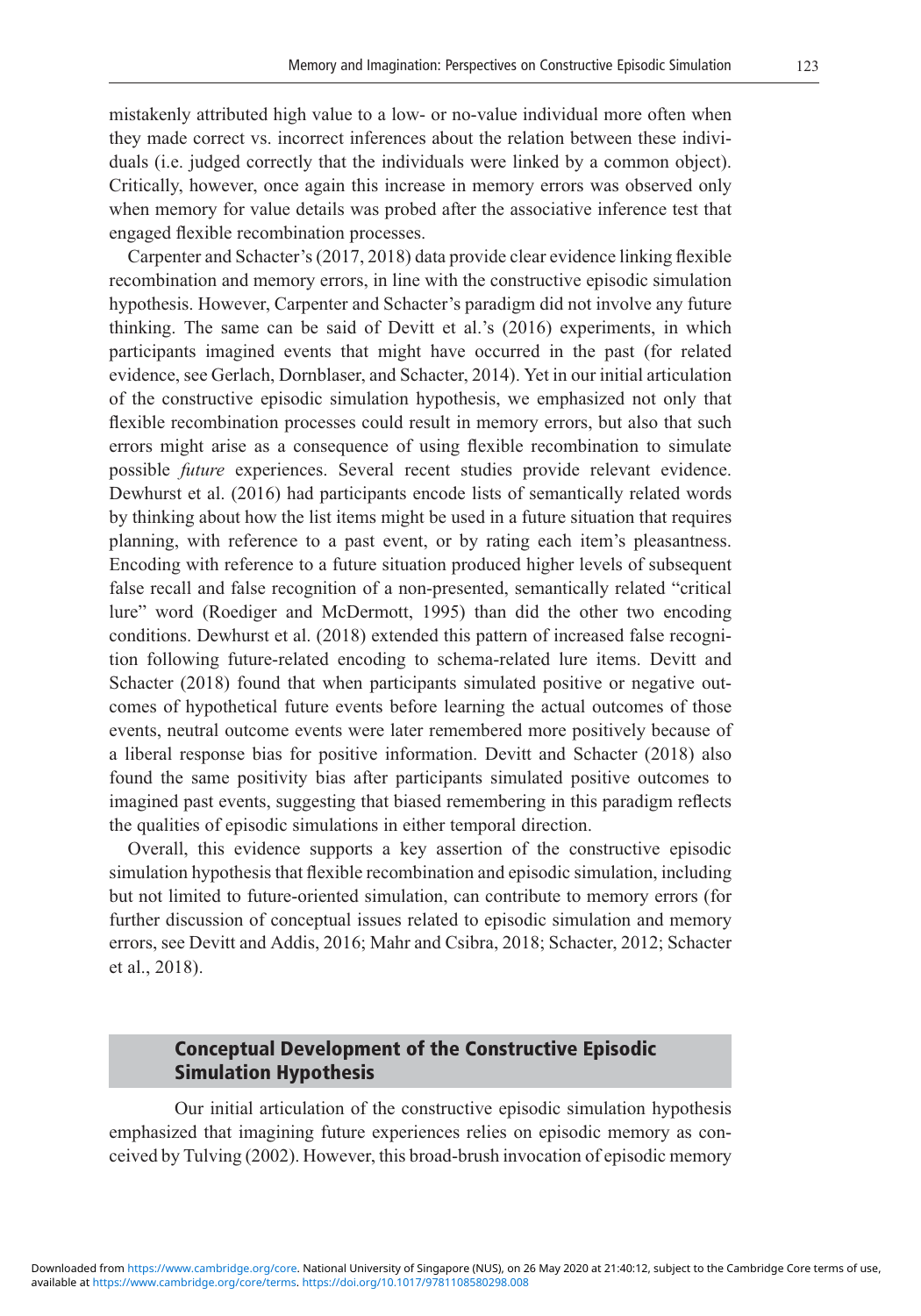requires refinement. For example, Tulving (2002) emphasized the importance of "autonoetic consciousness" – awareness of self in time – as a defining feature of episodic memory. Yet there is little evidence that such autonoetic consciousness is critically involved in all the forms of imagination that we have linked to episodic memory, including simulation of future experiences, means-end problem-solving, and divergent creative thinking. In our initial papers (Schacter and Addis, 2007a, 2007b), we discussed the role of flexible recombination processes in future imagining, and over the years we have placed increased theoretical emphasis on these kinds of episodic retrieval processes in the construction of various kinds of mental events, with little theoretical emphasis on autonoetic consciousness. In a related vein, Schacter and Madore (2016) have proposed that the ESI procedure discussed earlier primarily impacts an *event construction* process that supports assembling a mental event with details related to people, places, objects, and actions. We think that it is this kind of constructive retrieval process that is central to the various manifestations of imagination discussed here.

Related to this point, although we initially emphasized that imagination and simulation rely on episodic memory, episodic memory itself can be thought of as a form of mental simulation (for detailed articulations of this view, see Addis, 2018; De Brigard, 2014; Michaelian, 2016). Although memories contain original elements of experiences, these details are woven together with imagined content (Michaelian, 2016). Memories are embellished and gaps "filled in" with relevant semantic and schematic knowledge as well as details from other events, so that remembering is not only reconstructive but constructive (Bartlett, 1932). That we can remember events from unexperienced visual perspectives (e.g. seeing ourselves) is compelling evidence of an imaginative process during remembering. Moreover, St. Jacques et al. (2018) recently reported that prefrontal and parietal regions recruited when remembering past events from novel visual perspectives overlapped more with the neural correlates of an imagination task (imagining counterfactual past events) than veridical remembering, further supporting the notion that remembering can be similar to imagination and so can be thought of as a kind of simulation.

Remembered and imagined events rely on the same cognitive processes (reactivation of pre-existing schemas to guide construction, reactivation of relevant semantic and perceptual content, relational processing, as well as attention to, and encoding of, the constructed representations) and the same brain networks (i.e. the core network), albeit to varying degrees. Together, the utilization of the same content and cognitive processes explains both the neural overlap and neural differences between memory and imagination. We have previously argued that while both memory and imagination rely on relational processing, there are nevertheless critical differences in the degree and types of relational processes recruited by the two tasks: the re-integration of previously associated details during remembering places lower demands on relational processing than recombining details to create new associations during imagination (Schacter and Addis, 2007b). However, given that remembering also involves some amount of imaginative construction (Bartlett, 1932), it follows that some degree of recombining also occurs even during remembering. Moreover, when imagining events, some level of reintegration occurs (e.g. chunks of related content are incorporated with novel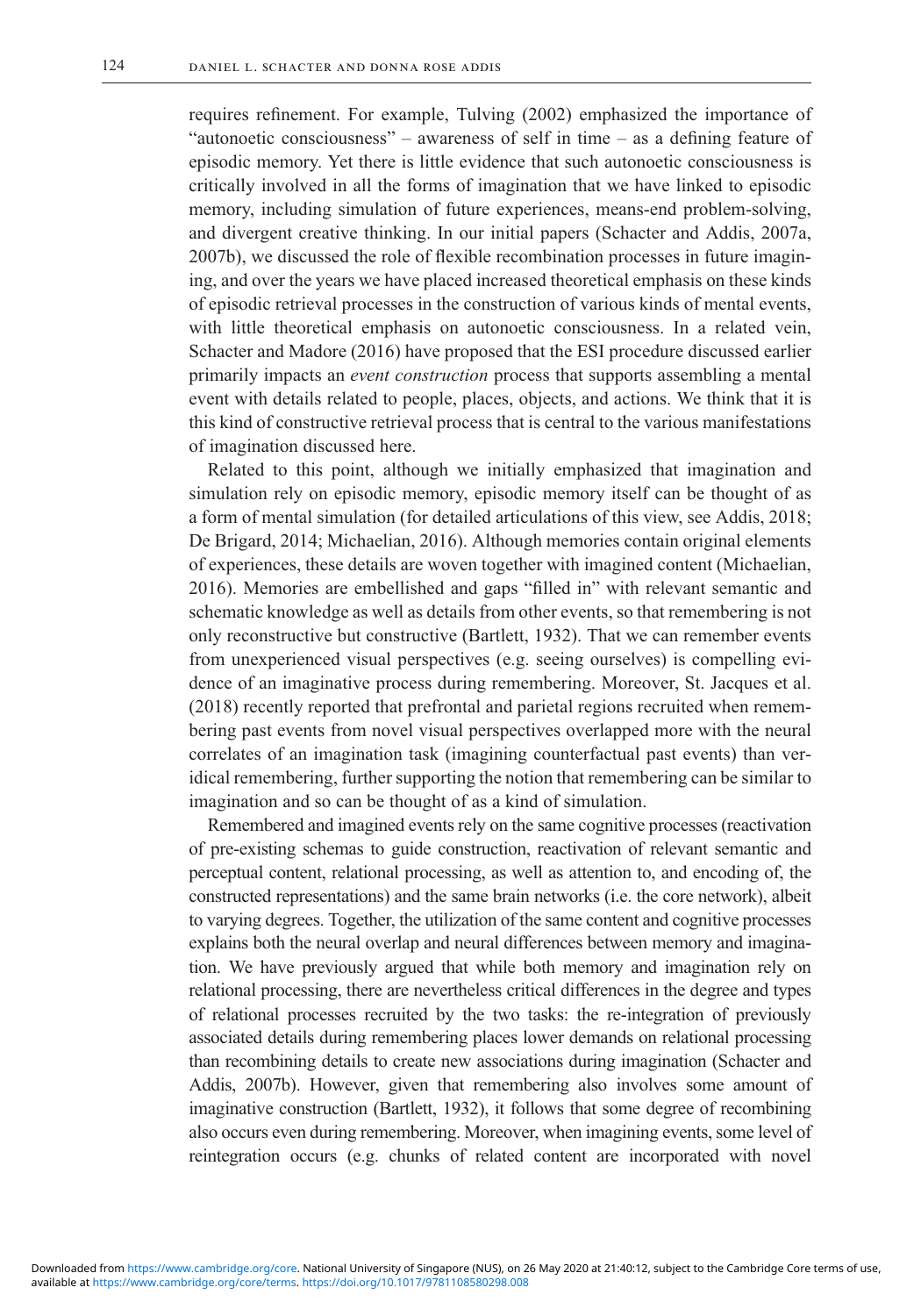information; entire memories are reintegrated and recast into the future with minimal changes). Thus, Addis (2018) suggests that the contribution of relational processes to simulation may be better conceptualized as "associative history" of the composite elements: While veridical memories comprise the most preassociated elements, novel imaginings comprise the least. It is possible that the overall associative strength is manifest as fluency (Michaelian, 2016), explaining why memories are typically brought to mind more quickly and with less difficulty than imagined events (e.g. Anderson, Dewhurst, and Nash, 2012).

#### Concluding Comments: Big Questions

During the past decade, various kinds of evidence have provided empirical support for key components of the constructive episodic simulation hypothesis, namely that episodic retrieval contributes to simulations of various kinds, that imagined and remembered events draw on similar episodic contents, and that flexible recombination processes used to support episodic simulation can contribute to memory errors. The hypothesis has also evolved, with increased emphasis on attempting to understand core constructive retrieval processes underlying simulations that occur during both imagining and remembering. For each of the key components of the hypothesis, some major questions remain to be investigated: Does episodic retrieval contribute differently to different kinds of simulations, such as simulations that support future imagining, atemporal scene construction, divergent thinking, and counterfactual simulation? How do episodic contents interact with semantic and schematic processes during various forms of simulation? Can we identify neural markers of the flexible recombination processes that contribute to both episodic simulation and memory errors? We think that deeper analyses of all these questions will be essential to achieving a better understanding of the relation between memory and imagination.

### Acknowledgments

We thank Aleea Devitt, Kevin Madore, and Preston Thakral for comments on an earlier draft of the manuscript, and thank Jyotika Bindra and Ethan Harris for help with its preparation. DLS was supported by National Institute of Mental Health grant R01 MH060941 and National Institute on Aging grant R01 AG008441. DRA was supported by a Rutherford Discovery Fellowship RDF-10-UOA-024 and a Grant-in-Aid from the Faculty of Science at The University of Auckland.

#### **References**

Abraham A., Schubotz, R. I., and von Cramon, D. Y. (2008). Thinking About the Future versus the Past in Personal and Non-Personal Contexts. Brain Research, 1233, 106–119.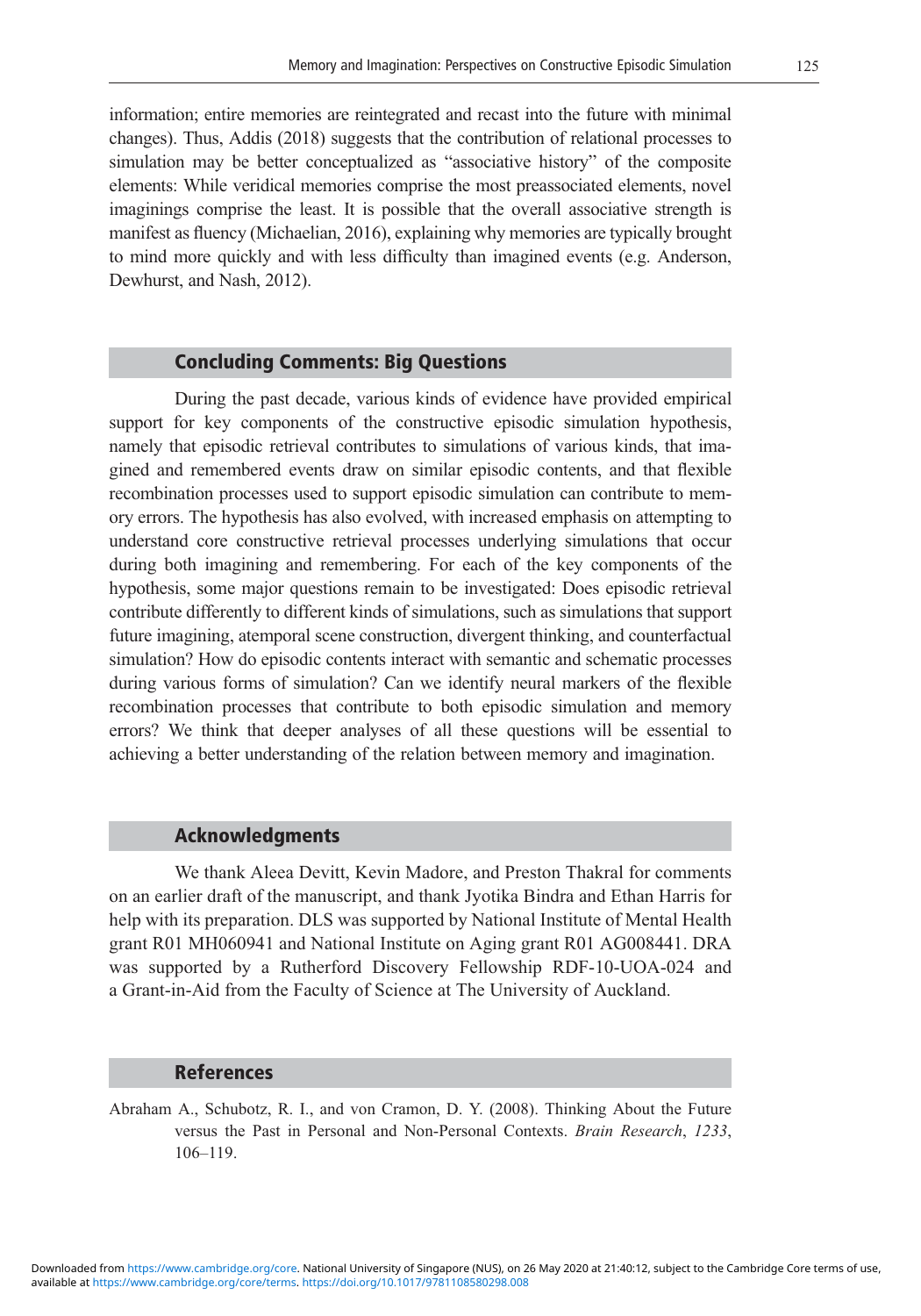- Abram, M., Picard, L., Navarro, B., and Piolino, P. (2014). Mechanisms of Remembering the Past and Imagining the Future: New Data from Autobiographical Memory Tasks in a Lifespan Approach. Consciousness and Cognition, 29, 76–80.
- Addis, D. R. (2018). Are Episodic Memories Special? On the Sameness of Remembered and Imagined Event Simulation. Journal of the Royal Society of New Zealand, 48(23), 1–25.
- Addis, D. R., Cheng, T., Roberts, R. P., and Schacter, D. L. (2011). Hippocampal Contributions to the Episodic Simulation of Specific and General Future Events. Hippocampus, 21, 1045–1052.
- Addis, D. R., Musicaro, R., Pan, L., and Schacter, D. L. (2010). Episodic Simulation of Past and Future Events in Older Adults: Evidence from an Experimental Recombination Task. Psychology and Aging, 25, 369–376.
- Addis, D. R., Pan, L., Vu, M. A., Laiser, N., and Schacter, D. L. (2009). Constructive Episodic Simulation of the Future and the Past: Distinct Subsystems of a Core Brain Network Mediate Imagining and Remembering. Neuropsychologia, 47, 2222–2238.
- Addis, D. R., and Schacter, D. L. (2008). Constructive Episodic Simulation: Temporal Distance and Detail of Past and Future Events Modulate Hippocampal Engagement. Hippocampus, 18, 227–237.
	- (2012). The Hippocampus and Imagining the Future: Where Do We Stand? Frontiers in Human Neuroscience, 5, 173.
- Addis, D. R., Wong, A. T., and Schacter, D. L. (2007). Remembering the Past and Imagining the Future: Common and Distinct Neural Substrates During Event Construction and Elaboration. Neuropsychologia, 45, 1363–1377.
	- (2008). Age-Related Changes in the Episodic Simulation of Future Events. Psychological Science, 19, 33–41.
- Anderson, R. J., Dewhurst, S. A., and Nash, R. A. (2012). Shared Cognitive Processes Underlying Past and Future Thinking: The Impact of Imagery and Concurrent Task Demands on Event Specificity. Journal of Experimental Psychology: Learning, Memory, and Cognition, 38, 356–365.
- Axelrod, V., Rees, G., and Bar, M. (2017). The Default Network and the Combination of Cognitive Processes that Mediate Self-Generated Thought. Nature Human Behaviour, 1, 896–910. [doi.org/10.1038/s41562-017-0244-9](http://doi.org/10.1038/s41562-017-0244-9).
- Bar, M., and Aminoff, E. (2003). Cortical Analysis of Visual Context. Neuron, 38, 347–358.
- Bartlett, F. C. (1932). Remembering. Cambridge, UK: Cambridge University Press.
- Beaty, R. E., Benedek, M., Silvia, P. J., and Schacter, D. L. (2016). Creative Cognition and Brain Network Dynamics. Trends in Cognitive Sciences, 20, 87–95.
- Benoit, R. G., and Schacter, D. L. (2015). Specifying the Core Network Supporting Episodic Simulation and Episodic Memory by Activation Likelihood Estimation. Neuropsychologia, 75, 450–457.
- Binder, J. R., Desai, R. H., Graves, W. W., and Conant, L. L. (2009). Where is the Semantic System? A Critical Review and Meta-Analysis of 120 Functional Neuroimaging Studies. Cerebral Cortex, 19, 2767–2796.
- Buckner, R. L., Andrews-Hanna, J. R., and Schacter, D. L. (2008). The Brain's Default Network: Anatomy, Function, and Relevance to Disease. The Year in Cognitive Neuroscience, Annals of the New York Academy of Sciences, 1124, 1–38.
- Buckner, R. L., and Carroll, D. C. (2007). Self-Projection and the Brain. Trends in Cognitive Sciences, 11, 49–57.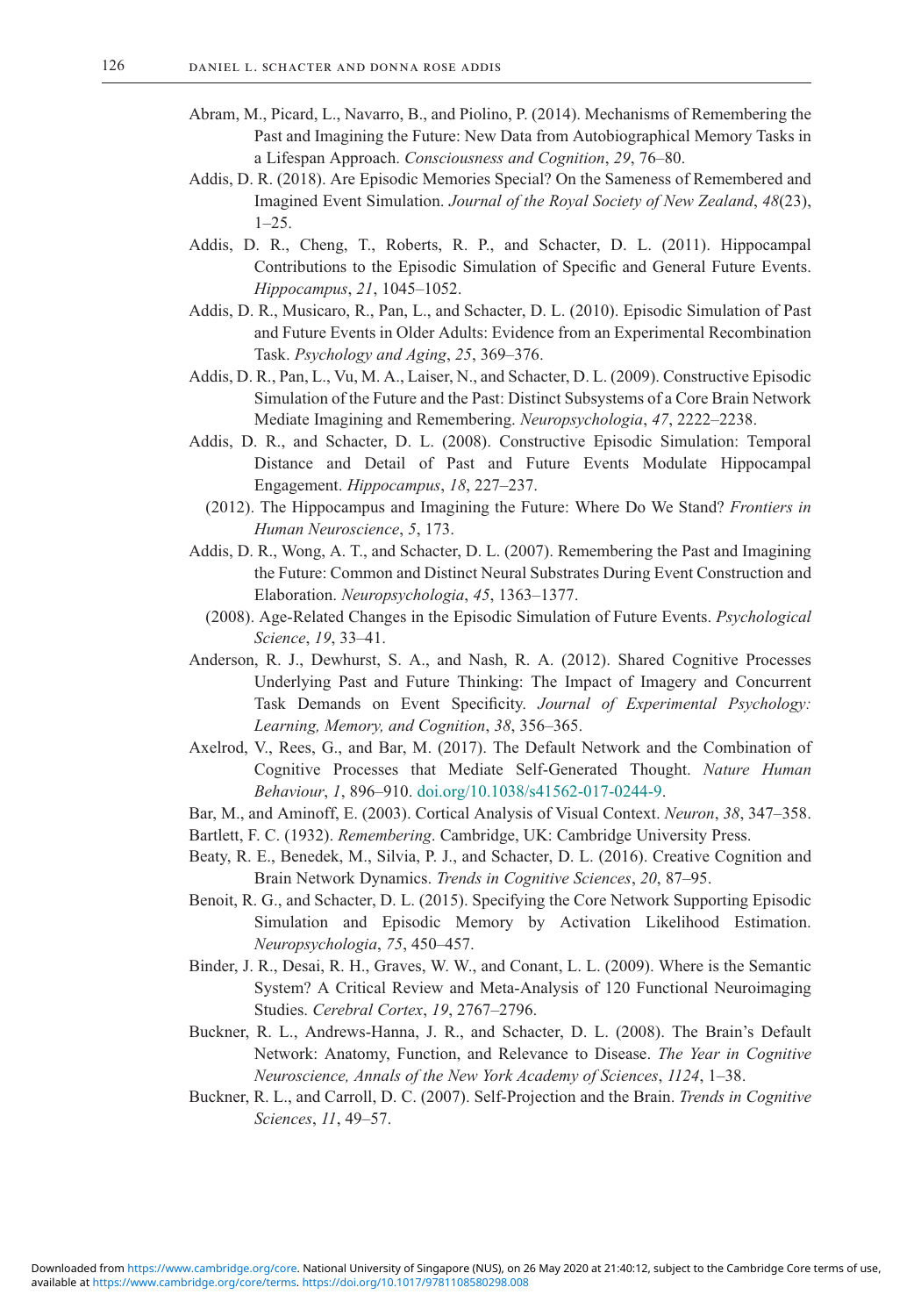- Cabeza, R., Ciaramelli, E., and Moscovitch, M. (2012). Cognitive Contributions of the Ventral Parietal Cortex: An Integrative Theoretical Account. Trends in Cognitive Sciences, 16, 338–352.
- Campbell, K. L., Madore, K. P., Benoit, R. G., Thakral, P. P., and Schacter, D. L. (2018). Increased Hippocampus to Ventromedial Prefrontal Connectivity during the Construction of Episodic Future Events. Hippocampus, 28, 39–45.
- Cao, X., Madore, K. P., Wang, D., and Schacter, D. L. (2018). Remembering the Past and Imagining the Future: Attachment Effects on Production of Episodic Details in Close Relationships. Memory, 26, 2040–2050.
- Carpenter, A. C., and Schacter, D. L. (2017). Flexible Retrieval: When True Inferences Produce False Memories. Journal of Experimental Psychology: Learning, Memory, and Cognition, 43, 335–349.
	- (2018). False Memories, False Preferences: Flexible Retrieval Mechanisms Supporting Successful Inference Bias Novel Decisions. Journal of Experimental Psychology: General, 147(7), 988–1004. [dx.doi.org/10.1037/xge0000391.](http://dx.doi.org/10.1037/xge0000391)
- Cavanna, A. E., and Trimble, M. R. (2006). The Precuneus: A Review of Its Functional Anatomy and Behavioural Correlates. Brain, 129, 564-583.
- Cohen, N. J., and Eichenbaum, H. (1993). Memory, Amnesia, and the Hippocampal System. Cambridge, MA: MIT Press.
- D'Argembeau, A., and van der Linden, M. (2004). Phenomenal Characteristics Associated with Projecting Oneself Back into the Past and Forward into the Future: Influence of Valence and Temporal Distance. Consciousness and Cognition, 13, 844–858.
	- (2006). Individual Differences in the Phenomenology of Mental Time Travel. Consciousness and Cognition, 15, 342–350.
- De Brigard, F. (2014). Is Memory for Remembering? Recollection as a Form of Episodic Hypothetical Thinking. Synthese, 191, 1–31.
- De Brigard, F., Addis, D. R., Ford, J. H., Schacter, D. L., and Giovanello, K. S. (2013). Remembering What Could Have Happened: Neural Correlates of Episodic Counterfactual Thinking. Neuropsychologia, 51, 2401–2414.
- Devitt, A. L., and Addis, D. R. (2016). Bidirectional Interactions Between Memory and Imagination. In K. Michaelian, S. B. Klein, and K. K. Szpunar (eds.), Seeing the Future: Theoretical Perspectives on Future-Oriented Mental Time Travel. New York, NY: Oxford University Press.
- Devitt, A. L., Monk-Fromont, E., Schacter, D. L., and Addis, D. R. (2016). Factors that Influence the Generation of Autobiographical Memory Conjunction Errors. Memory, 24, 204–222.
- Devitt, A. L., and Schacter, D. L. (2018). An Optimistic Outlook Creates a Rosy Past: The Impact of Episodic Simulation on Subsequent Memory. Psychological Science, 29, 936–946. [dx.doi.org/10.1177%2F0956797617753936.](http://dx.doi.org/10.1177%2F0956797617753936)
- Dewhurst, S. A., Anderson, R. J., Grace, L., and Howe, D. (2018). Simulation, False Memories, and the Planning of Future Events. Journal of Experimental Psychology: Learning, Memory & Cognition, 45(1), 26–36. [doi.org/10.1037](http://doi.org/10.1037/xlm0000575) [/xlm0000575.](http://doi.org/10.1037/xlm0000575)
- Dewhurst, S. A., Anderson, R. J., Grace, L., and van Esch, L. (2016). Adaptive False Memories: Imagining Future Scenarios Increases False Memories in the DRM Paradigm. Memory & Cognition, 44, 1076-1084.
- Dudai, Y., and Carruthers, M. (2005). The Janus Face of Mnemosyne. Nature, 434, 823–824.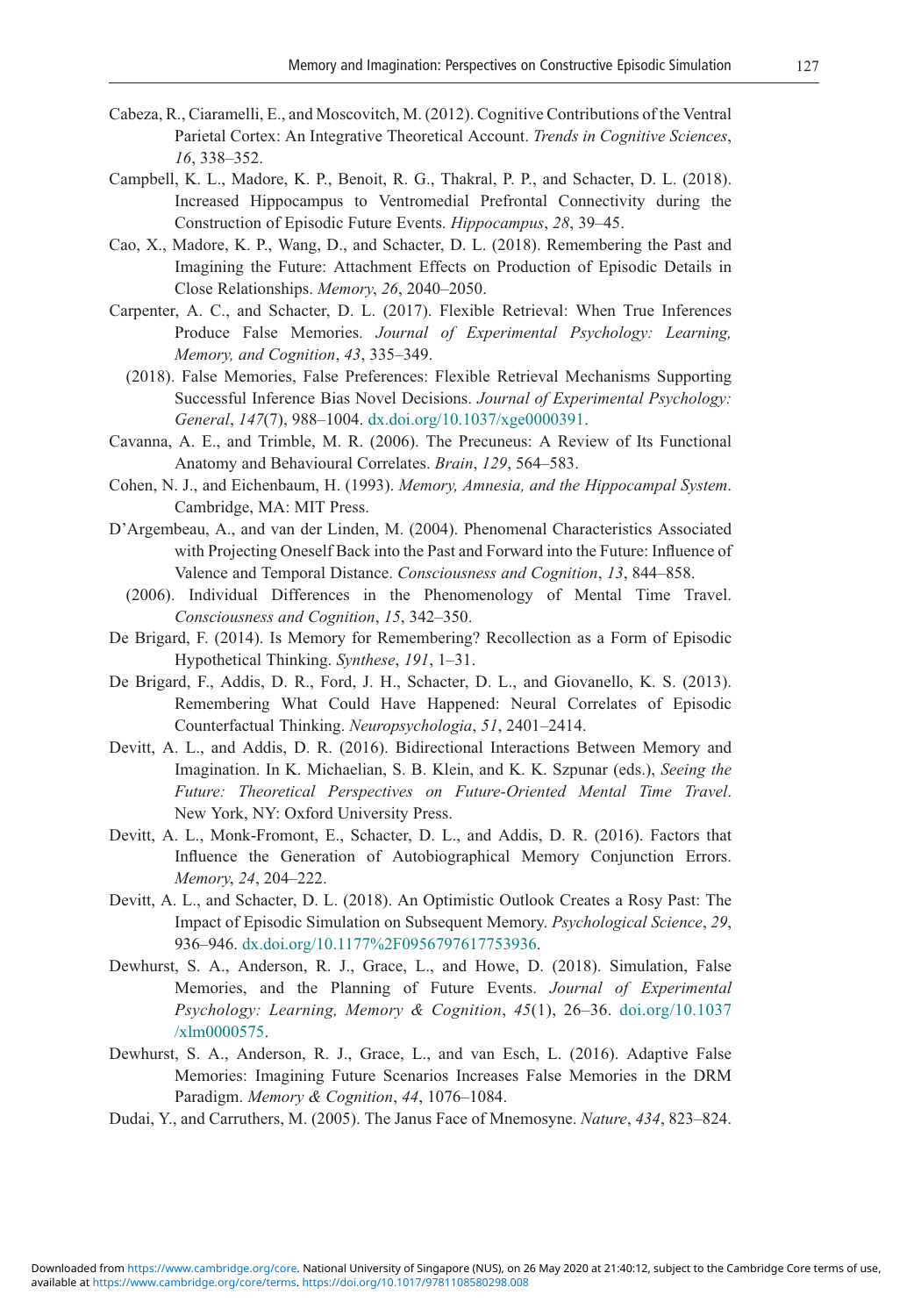- Fisher, R. P., and Geiselman, R. E. (1992). Memory-Enhancing Techniques for Investigative Interviewing: The Cognitive Interview. Springfield, IL: Charles C. Thomas Books.
- Gaesser, B., Sacchetti, D. C., Addis, D. R., and Schacter, D. L. (2011). Characterizing Age-Related Changes in Remembering the Past and Imagining the Future. Psychology and Aging, 26, 80–84.
- Gaesser, B., Spreng, R. N., McLelland, V. C., Addis, D. R., and Schacter, D. L. (2013). Imagining the Future: Evidence for a Hippocampal Contribution to Constructive Processing. Hippocampus, 23, 1150–1161.
- Gerlach, K. D., Dornblaser, D. W., and Schacter, D. L. (2014). Adaptive Constructive Processes and Memory Accuracy: Consequences of Counterfactual Simulations in Young and Older Adults. Memory, 22, 145–162.
- Gilmore, A. W., Nelson, S. M., and McDermott, K. B. (2016). The Contextual Association Network Activates More for Remembered than Imagined Events. Cerebral Cortex, 26, 611–617.
- Hallford, D. J., Austin, D. W., Takano, K., and Raes, F. (2018). Psychopathology and Episodic Future Thinking: A Systematic Review and Meta-Analysis of Specificity and Episodic Detail. Behaviour Research and Therapy, 102, 42–51.
- Hassabis, D., Kumaran, D., and Maguire, E. A. (2007a). Using Imagination to Understand the Neural Basis of Episodic Memory. Journal of Neuroscience, 27, 14365–14374.
- Hassabis, D., Kumaran, D., Vann, D. S., and Maguire, E. A. (2007b). Patients with Hippocampal Amnesia Cannot Imagine New Experiences. Proceedings of the National Academy of Sciences USA, 104, 1726–1731.
- Irish, M., Addis, D. R., Hodges, J. R., and Piguet, O. (2012). Considering the Role of Semantic Memory in Episodic Future Thinking: Evidence from Semantic Dementia. Brain, 135, 2178–2191.
- Jing, H. G., Madore, K. P., and Schacter, D. L. (2016). Worrying About the Future: An Episodic Specificity Induction Affects Problem Solving, Reappraisal, and Well-Being. Journal of Experimental Psychology: General, 145, 402–418.
	- (2017). Preparing for What Might Happen: An Episodic Specificity Induction Impacts the Generation of Alternative Future Events. Cognition, 169, 118–128.
- Johnson, M. K., and Raye, C. L. (1981). Realty Monitoring. Psychological Review, 88, 67–85.
- Klein, S. B. (2013). The Complex Act of Projecting Oneself into the Future. Wiley Interdisciplinary Reviews – Cognitive Science, 4, 63–79.
- Klein S. B., Loftus, J., and Kihlstrom, J. F. (2002) Memory and Temporal Experience: The Effects of Episodic Memory Loss on an Amnesic Patient's Ability to Remember the Past and Imagine the Future. Social Cognition, 20, 353–379.
- Levine, B., Svoboda, E., Hay, J. F., Winocur, G., and Moscovitch, M. (2002). Aging and Autobiographical Memory: Dissociating Episodic from Semantic Retrieval. Psychology and Aging, 17, 677–689.
- Madore, K. P., Addis, D. R., and Schacter, D. L. (2015). Creativity and Memory: Effects of an Episodic-Specificity Induction on Divergent Thinking. Psychological Science, 26, 1461–1468.
- Madore, K. P., Gaesser, B., and Schacter, D. L. (2014). Constructive Episodic Simulation: Dissociable Effects of a Specificity Induction on Remembering, Imagining, and Describing in Young and Older Adults. Journal of Experimental Psychology: Learning, Memory, and Cognition, 40, 609–622.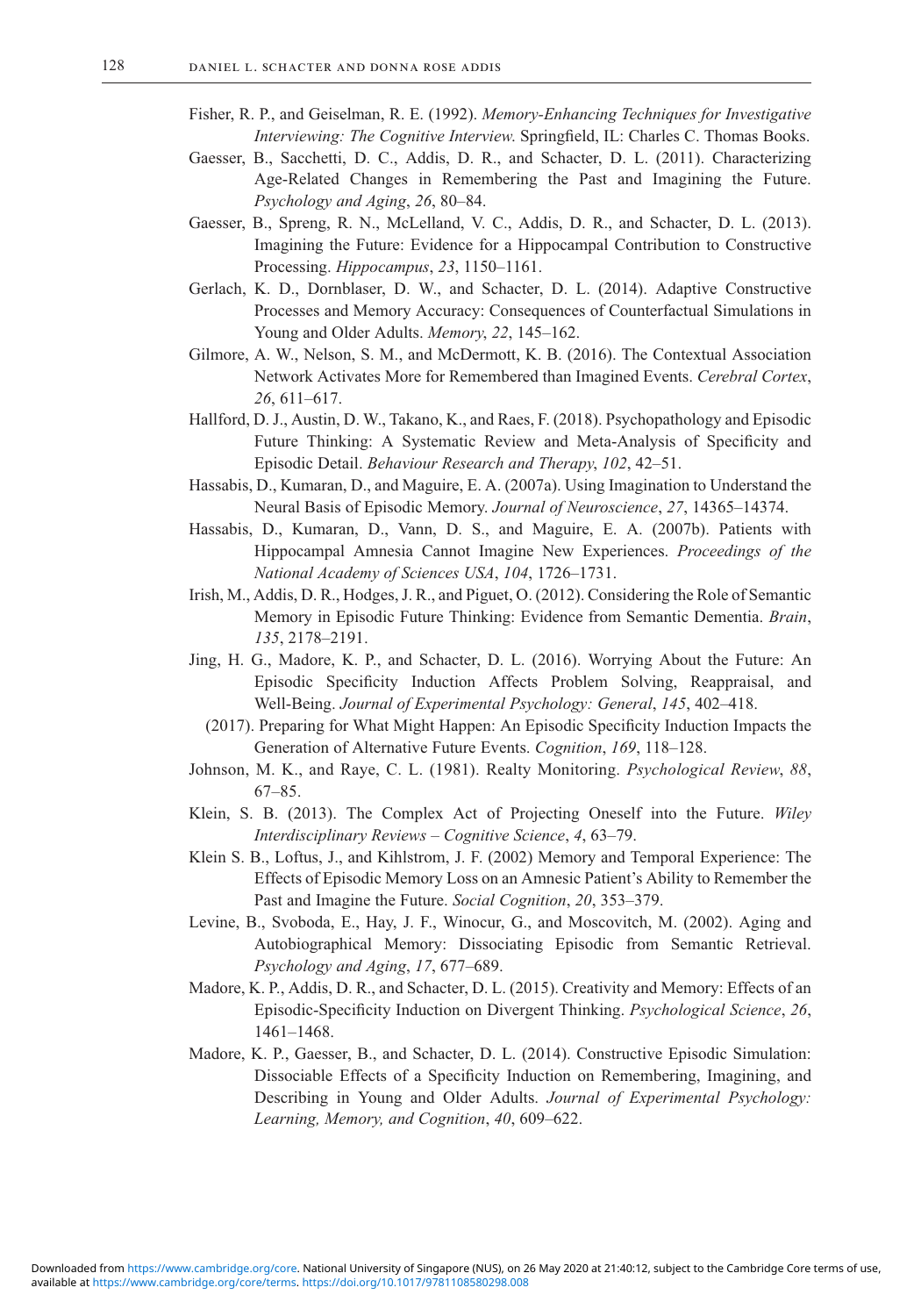- Madore, K. P., Jing, H. G., and Schacter, D. L. (2016). Divergent Creative Thinking in Young and Older Adults: Extending the Effects of an Episodic Specificity Induction. Memory & Cognition, 44, 974–988.
- Madore, K. P., and Schacter, D. L. (2014). An Episodic Specificity Induction Enhances Means-End Problem-Solving in Young and Older Adults. Psychology and Aging, 29, 913–924.
	- (2016). Remembering the Past and Imagining the Future: Selective Effects of an Episodic Specificity Induction on Detail Generation. The Quarterly Journal of Experimental Psychology, 69, 285–298.
- Madore, K. P., Szpunar, K. K., Addis, D. R., and Schacter, D. L. (2016). Episodic Specificity Induction Impacts Activity in a Core Brain Network During Construction of Imagined Future Experiences. Proceedings of the National Academy of Sciences USA, 113, 10696–10701.
- Madore, K. P., Thakral, P. P., Beaty, R. E., Addis, D. R., and Schacter, D. L. (2019). Neural Mechanisms of Episodic Retrieval Support Divergent Creative Thinking. Cerebral Cortex, 29(1), 150–166. doi:10.1093/cercor/bhx312.
- Mahr, J., and Csibra, G. (2018). Why Do We Remember? The Communicative Function of Episodic Memory. Behavioral and Brain Sciences, 41, e1.
- Martin, V. C., Schacter, D. L., Corballis, M. C., and Addis, D. R. (2011). A Role for the Hippocampus in Encoding Simulations of Future Events. Proceedings of the National Academy of Sciences of the United States of America, 108, 13858–13863.
- McDermott, K. B., Woolridge, C. L., Rice, H. J., Berg, J. J., and Szpunar, K. K. (2016). Visual Perspective in Remembering and Episodic Future Thought. Quarterly Journal of Experimental Psychology, 69, 243–253.
- McFarland, C. P., Primosch, M., Maxson, C. M., and Stewart, B. T. (2017). Enhancing Memory and Imagination Improves Problem-Solving Among Individuals with Depression. Memory & Cognition, 45, 1-8.
- Michaelian, K. (2016). Mental Time Travel: Episodic Memory and our Knowledge of the Personal Past. Cambridge, MA: MIT Press.
- Michaelian, K., Klein, S. B., and Szpunar, K. K. (eds.) (2016). Seeing the Future: Theoretical Perspective on Future-Oriented Mental Time Travel. New York, NY: Oxford University Press.
- Mullally, S. L., and Maguire, E. A. (2014). Memory, Imagination, and Predicting the Future: A Common Brain Mechanism? Neuroscientist, 20, 220–234.
- Okuda, J., Fujii, T., Ohtake, H., et al. (2003). Thinking of the Future and the Past: The Roles of the Frontal Pole and the Medial Temporal Lobes. NeuroImage, 19, 1369–1380.
- Palombo, D. J., Hayes, S. M., Peterson, K. M., Keane, M. M., and Verfaellie, M. (2018). Medial Temporal Lobe Contributions to Episodic Future Thinking: Scene Construction or Future Projection? Cerebral Cortex, 28, 447–458.
- Palombo, D. J., Williams, L. J., Abdi, H., and Levine, B. (2013). The Survey of Autobiographical Memory (SAM): A Novel Measure of Trait Mnemonics in Everyday Life. Cortex, 49, 1526–1540.
- Platt, J., and Spivack, G. (1975). Manual for the Means-End Problem-Solving Test (MEPS): A Measure of Interpersonal Problem-Solving Skill. Philadelphia, PA: Hahnemann Medical College and Hospital.
- Raes, F., Hermans, D., Williams, J. M. G., et al. (2005). Reduced Specificity of Autobiographical Memory: A Mediator Between Rumination and Ineffective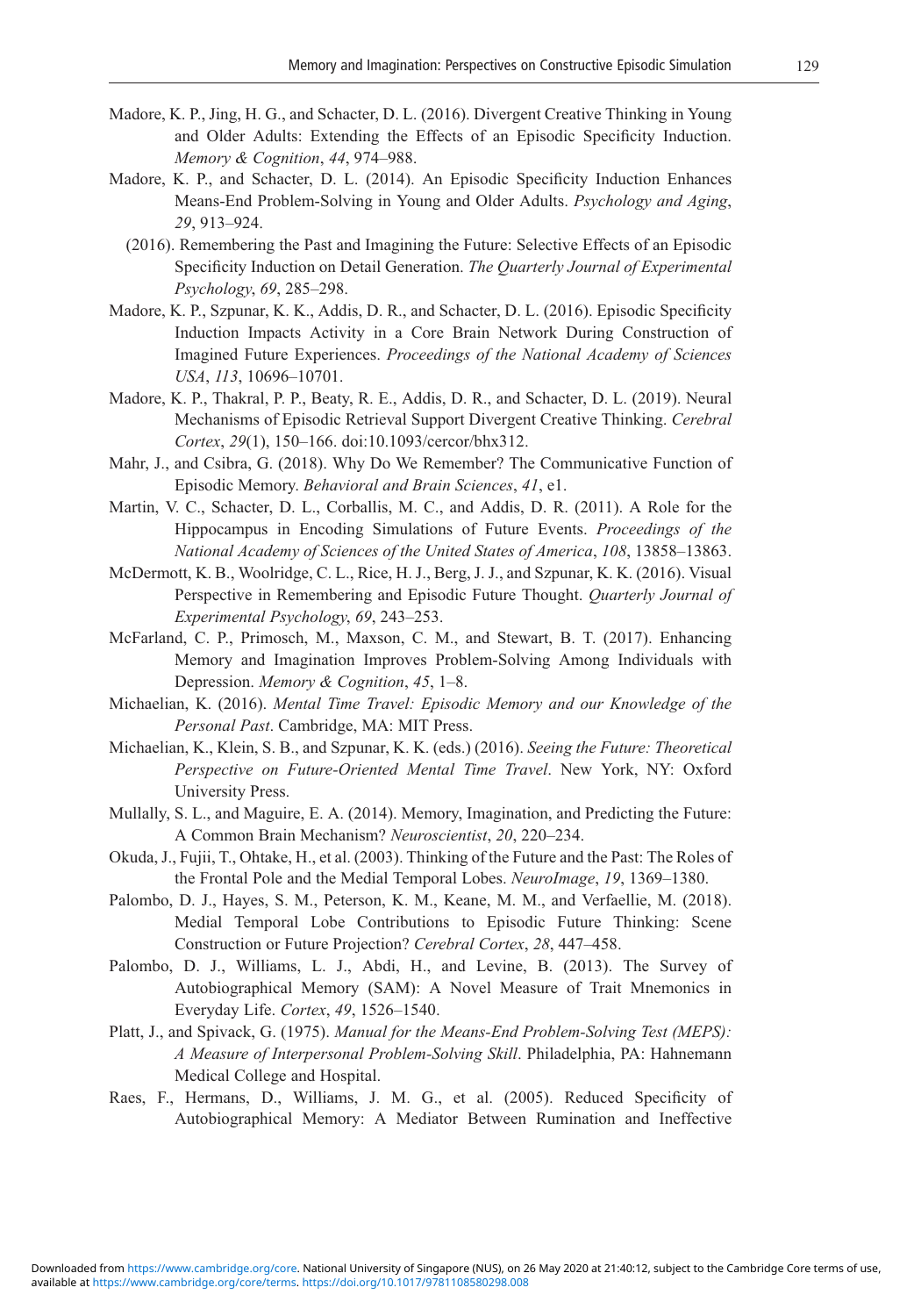Social Problem-Solving in Major Depression? Journal of Affective Disorders, 87, 331–335.

- Raichle, M. E. (2015). The Brain's Default Network. Annual Review of Neuroscience, 38, 433–447.
- Roberts, R. P., and Addis, D. R. (2018). A Common Mode of Processing Governing Divergent Thinking and Future Imagination. In R. Jung and O. Vartanian (eds.), The Cambridge Handbook of the Neuroscience of Creativity (Cambridge Handbooks in Psychology). Cambridge, UK: Cambridge University Press, 211–230.
- Roberts, R. P., Schacter, D. L., and Addis, D. R. (2018). Scene Construction and Relational Processing: Separable Constructs? Cerebral Cortex, 28, 1729–1732.
- Roberts, R. P., Wiebels, K., Sumner, R. L., et al. (2017). An fMRI Investigation of the Relationship Between Future Imagination and Cognitive Flexibility. Neuropsychologia, 95, 156–172.
- Robin, J., Wynn, J., and Moscovitch, M. (2016). The Spatial Scaffold: The Effects of Spatial Context on Memory for Events. Journal of Experimental Psychology: Learning, Memory, and Cognition, 42, 308–315.
- Roediger, H. L., and McDermott, K. B. (1995). Creating False Memories: Remembering Words not Presented in Lists. Journal of Experimental Psychology: Learning, Memory, and Cognition, 21, 803–814.
- Schacter, D. L. (2012). Adaptive Constructive Processes and the Future of Memory. American Psychologist, 67, 603–613.
- Schacter, D. L., and Addis, D. R. (2007a). Constructive Memory: The Ghosts of Past and Future. Nature, 445, 27.
	- (2007b). The Cognitive Neuroscience of Constructive Memory: Remembering the Past and Imagining the Future. Philosophical Transactions of the Royal Society of London B, 362, 773–786.
- Schacter, D. L., Addis, D. R., and Buckner, R. L. (2007). Remembering the Past to Imagine the Future: The Prospective Brain. Nature Reviews Neuroscience, 8(9), 657-661.
	- (2008). Episodic Simulation of Future Events: Concepts, Data, and Applications. The Year in Cognitive Neuroscience, Annals of the New York Academy of Sciences, 1124, 39–60.
- Schacter, D. L., Addis, D. R., Hassabis, D., et al. (2012). The Future of Memory: Remembering, Imagining, and the Brain. Neuron, 76, 677–694.
- Schacter, D. L., Addis, D. R., and Szpunar, K. K. (2017). Escaping the Past: Contributions of the Hippocampus to Future Thinking and Imagination. In D. E. Hannula and M. C. Duff (eds.), The Hippocampus from Cells to Systems: Structure, Connectivity, and Functional Contributions to Memory and Flexible Cognition. New York, NY: Springer, 439–465.
- Schacter, D. L., Benoit, R. G., and Szpunar, K. K. (2017). Episodic Future Thinking: Mechanisms and Functions. Current Opinion in Behavioral Sciences, 17, 41–50.
- Schacter, D. L., Carpenter, A. C., Devitt, A., Roberts, R. P., and Addis, D. R. (2018). Constructive Episodic Simulation, Flexible Recombination, and Memory Errors. Behavioral and Brain Sciences, 41, e32.
- Schacter, D. L., Gaesser, B., and Addis, D. R. (2013). Remembering the Past and Imagining the Future in the Elderly. Gerontology, 59, 143–151.
- Schacter, D. L., and Madore, K. P. (2016). Remembering the Past and Imagining the Future: Identifying and Enhancing the Contribution of Episodic Memory. Memory Studies, 9, 245–255.